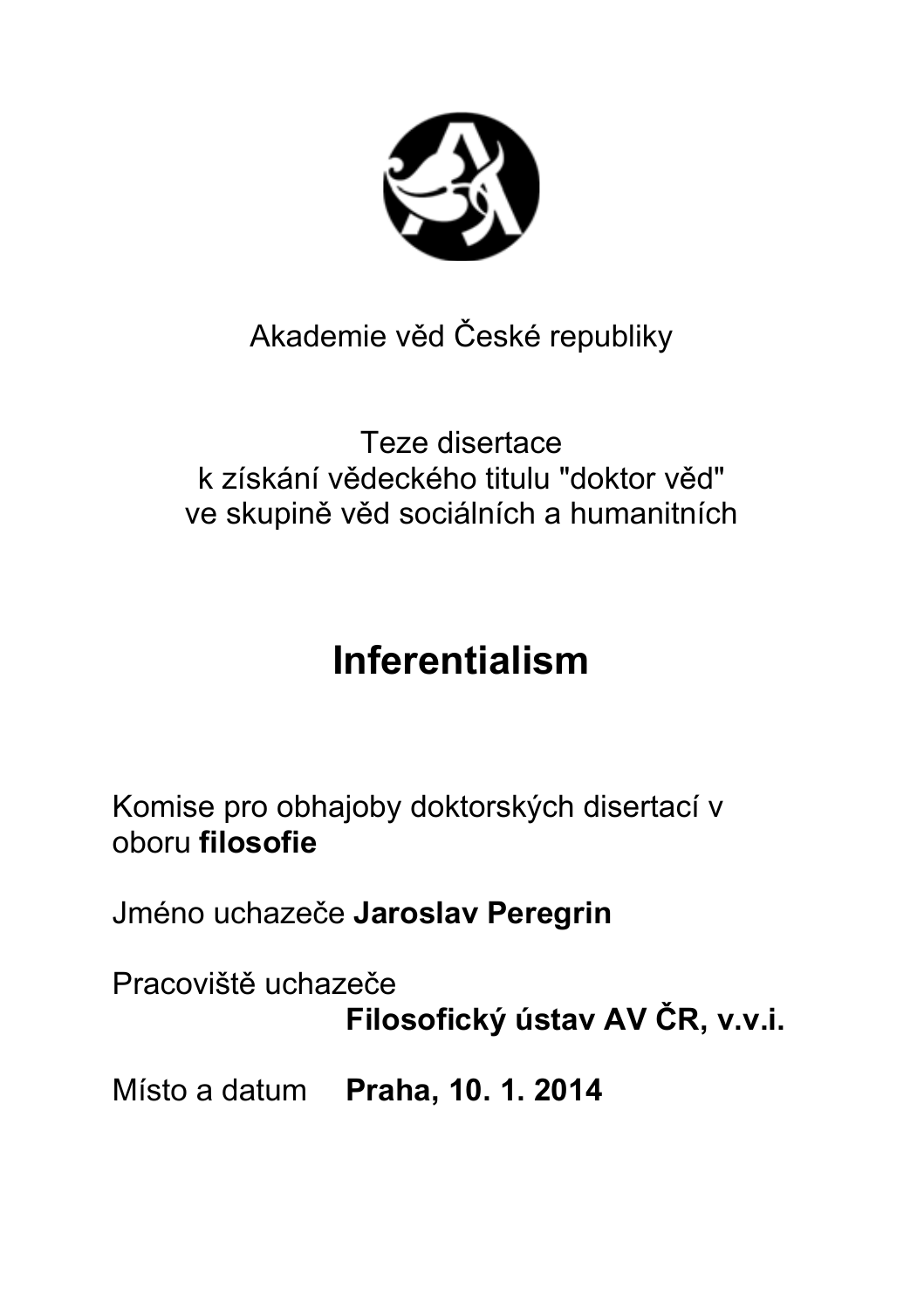# **INFERENTIALISM – SUMMARY**

The dissertation is composed of my public papers bringing various contributions to the development of the philosophical doctrine of inferentialism. Inferentialism, basically, is the conviction that to be meaningful in the distinctively human way, or to have a 'conceptual content', is to be governed by a certain kind of inferential rules. The term was coined by Robert Brandom as a label for his theory of language; however, it is also naturally applicable (and is growing increasingly common) within the philosophy of logic.

 The rationale for articulating inferentialism as a fully-fledged standpoint is to emphasize its distinctness from the more traditional *representationalism*. The tradition of basing semantics on (such or another variant of) the concept of representation is long and rich. The basic representationalist picture is such that we are confronted with things (or other entities) and somehow make our words stand for them (individual philosophers vary, of course, about what is to be understood by *stand for*).

 Inferentialism puts forward a very different picture; the picture according to which we come to employ types of sounds in the way that some of them are *incompatible* with others, while some are *inferable*  from others. It is this kind of *inferential articulation* that furnishes the sounds with meanings. Of course not any inferentially articulated set of sounds can be seen as acquiring *meanings* in the usual sense of the word – a very specific kind of articulating, based on a very specific assortment of inferential rules is needed. Roughly, the set must incorporate what we have come to call logic. Thus it must be the case that each of the relevant sounds (which thus come to count as *sentences*) must have something as *negation*, each two of them have *something* like *conjunction* and disjunction etc. Only thus can these sounds be considered as 'expressing propositions' and their components as 'expressing concepts'.

 My particular version of inferentialism builds on the foundations that were laid down by Brandom, but elaborates them in a slightly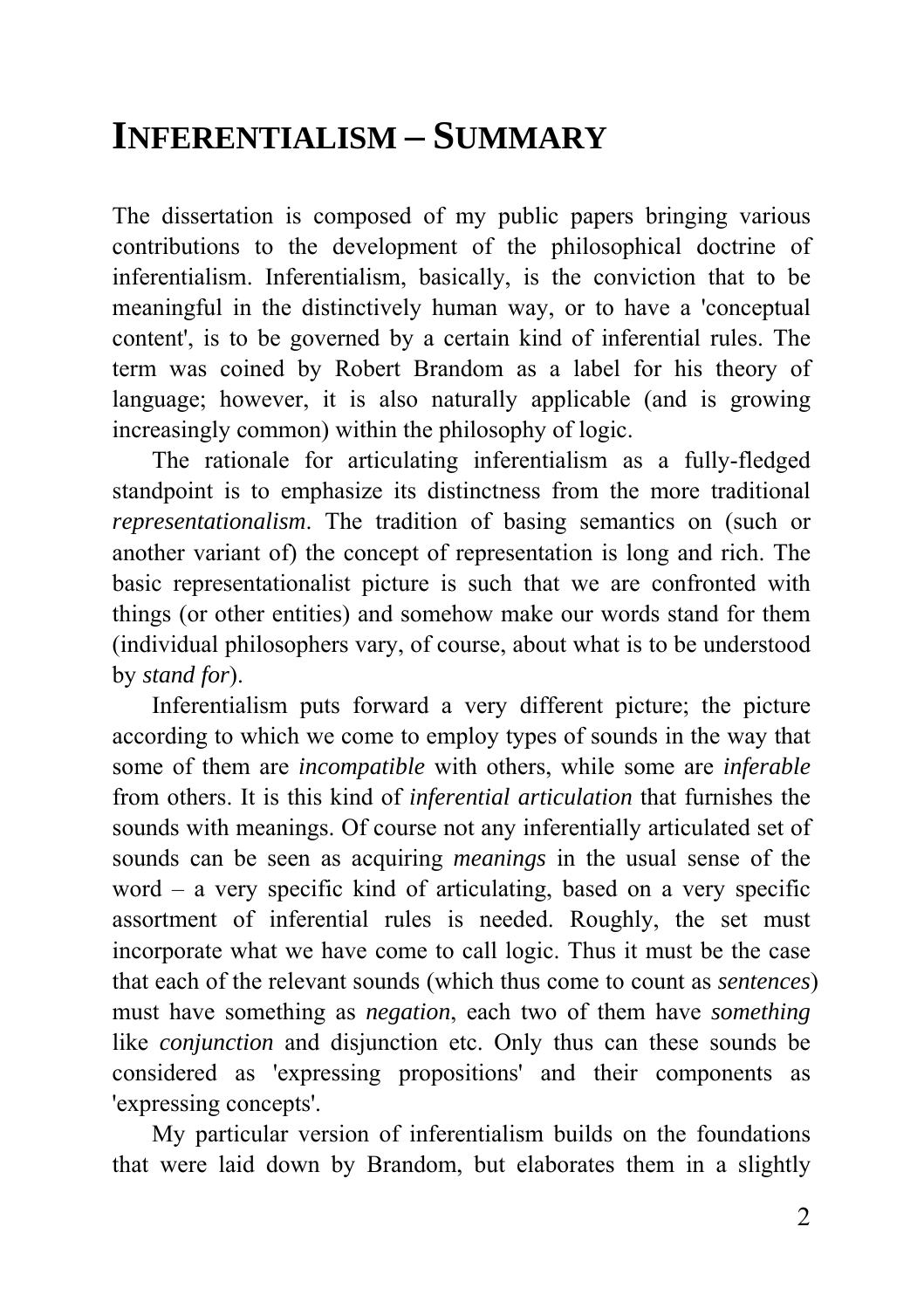different direction than Brandom did. As I see the situation, we, individuals of the species *Homo sapiens*, have come to acquire the peculiar ability of holding what our conspecifics do for correct or incorrect. I take this to be a kind of a primitive attitude, which is manifested by a complicated behavioral syndrome, consisting of (i) tending to do what is correct, (ii) tending to praise those who do what is correct and reprove those who do what is incorrect; (iii) tending to say that what is correct is correct. This ability I believe further furnished us with the ability of establishing systems of rules that provide room for carrying out brand new kinds of actions.

 My idea is that one of the most important of such rule-constituted spaces is what can be called the *space of meaningfulness*: the space constituted by the rules of our language which provided for a very specific kind of new actions: meaningful talk. In this way, the inferentialist alternative to the representational construal of meaning is elucidated from a new angle: an expression does not become meaningful in that it is made to stand for something, but rather because it becomes a vehicle of a type of action which, being embedded into the rule-constituted space of meaningfulness, becomes what we call *meaningful utterance*. And just like in chess a piece's becoming, say, a *rook*, does not consist in its being made to represent some 'rookhood', a kind of sound's becoming, say, *a sentence saying that it rains*, does not consist in its being made to represent a proposition.

 The dissertation consists in six of the many papers in which I develop (various aspects of) this idea.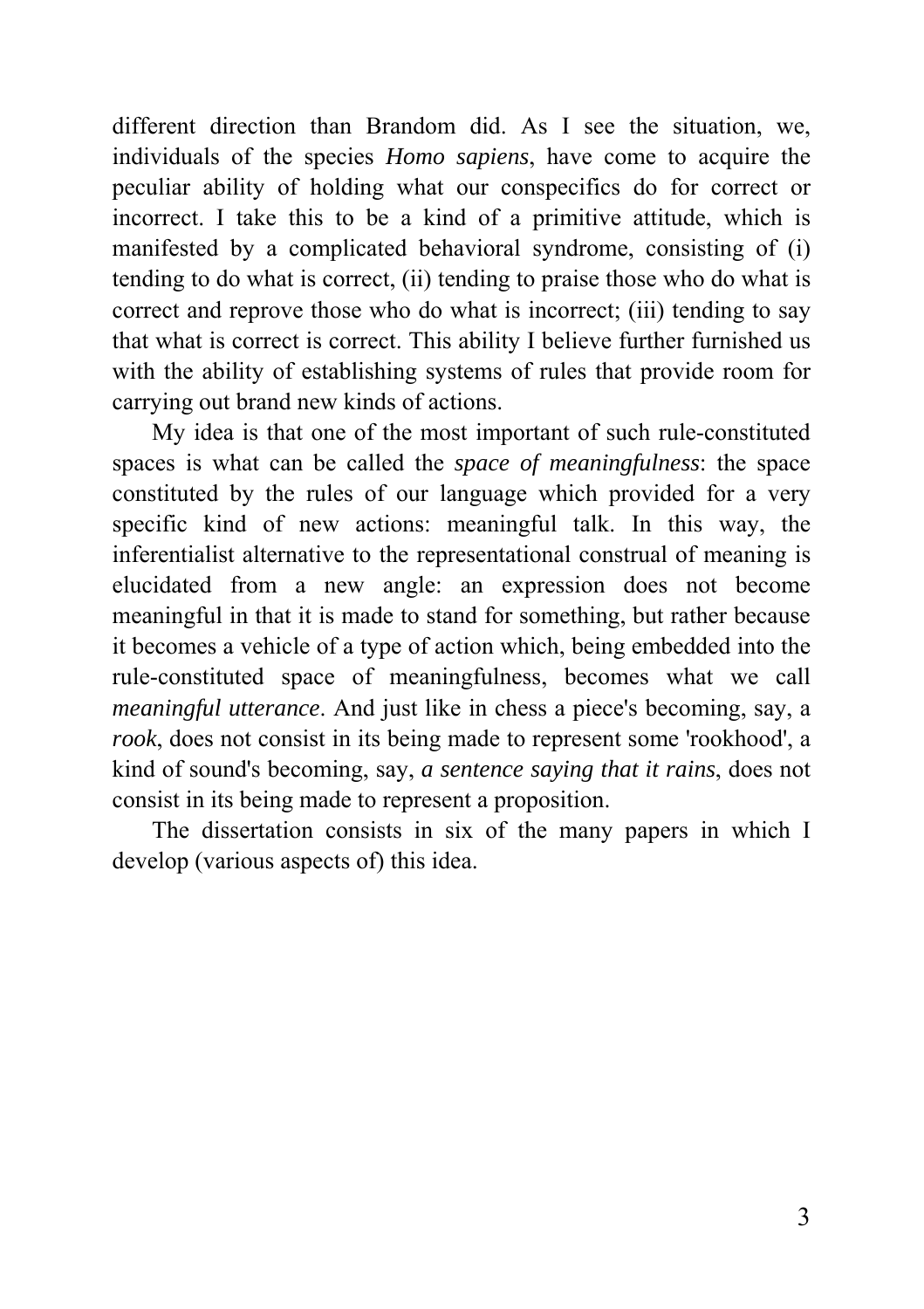# **INFERENTIALISM1**

#### **How I came to be an inferentialist**

In the early nineties, I was obsessed by the phenomenon of meaning. (Well, in a sense I am obsessed by it until now, but as I now understand it better, it does not so completely clog my mind.) I was convinced that what I took to be the standard way of thinking about meaning, viz. thinking of it as an entity that is stood for or represented by the meaningful expression, is misguided; but it was not quite clear to me what should replace this misguided picture.

 I was working on a manuscript of a book, which appeared in 1995 under the title *Doing worlds with words*, in which I tried to show that formal semantics, viz. the enterprise of modeling meaning by modeltheoretic and set-theoretic means, does not necessarily presuppose the representational construal of meaning; but by the time I was still unclear about what would amount to an adequate construal. I became familiar with the later Wittgenstein and with the subsequent "use-theory of meaning", which, I was sure, went in the right direction, but not far enough - in my eyes it was to general and lacked a more concrete elaboration.

 It was only then that I first saw Bob Brandom's book *Making it explicit*, which gave my thought the impetus which it needed. In contrast to the general use-theory of meaning, Brandom claimed that what gives our words their meanings are not the ways we use them, but rather the rules which govern their usage. This was a revelation for me: it solved a lot of problems I saw in connection with the use theory; however, at the same time it opened a Pandora's box of other problems that I set out to wrestle with during the upcoming decades.

<sup>&</sup>lt;sup>1</sup> This thesis incorporates passages from Peregrin (2008b) and Peregrin (2012c).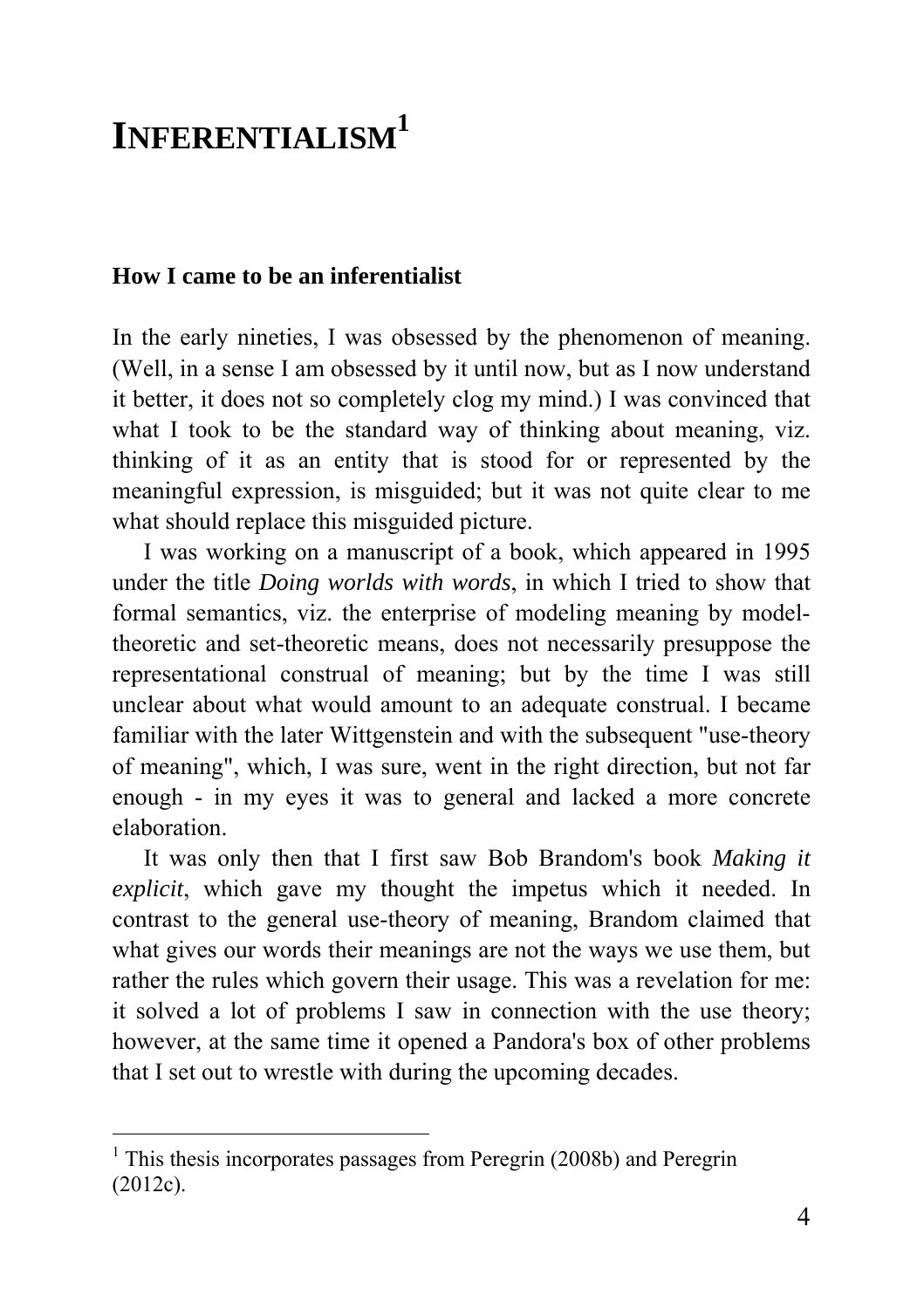Which problems did it solve? It was obvious to me that very many items have uses, but not all of them have meanings of the kind expressions of our language have. A hammer, for example, certainly, has a use, but it seemed to me to be preposterous to say it has a meaning is the same sense of the word in which we say that a word has meaning. The difference seemed to me to be a difference in kind, not merely in degree. Hence it seemed to me that the meaning of an expression (such as the sentence It rains) is something categorically different from the use of a tool such as hammer. And the normative version of the use-theory of meaning, proposed by Brandom, brought a solution: while tools like hammers have only uses, expressions have roles, which can be conferred on them only by rules. (Moreover, they have peculiar kinds of roles conferred on them by a very specific conglomerate of rules that underlie languages.)

 In this way I found a novel way to consider meaningfulness. While up to the point I did not see any robust alternative to the standing for or representation, which I dismissed, now I came to have one. I came to appreciate the comparison of language and chess as it was put forward by Wittgenstein: chess pieces are basically pieces of wood (or some other material) which come to be pawns, rooks or bishop just because they are, each in its own peculiar way, subordinated to the rules of chess. Could it not be that the sounds we emit come to be expressions meaning various things just because they are, each in its own peculiar way, subordinated to the rules of language?

 This has subsequently lead me to a revolutionary view of functioning of human communities: I came to the conclusion that we humans can do so many things that our animal cousins cannot (especially engage in meaningful talk) because, to put it in a nutshell, we are able to produce systems of rules which as if open up spaces in which we gain access to brand new kinds of actions. This is clearly visible on the simple example of chess: the system of rules of chess opens up the space in which we can castle, attack our opponents with our pawns and knights, sacrifice a piece for an attack, check or mate. And my idea was that the rules of language open up another space,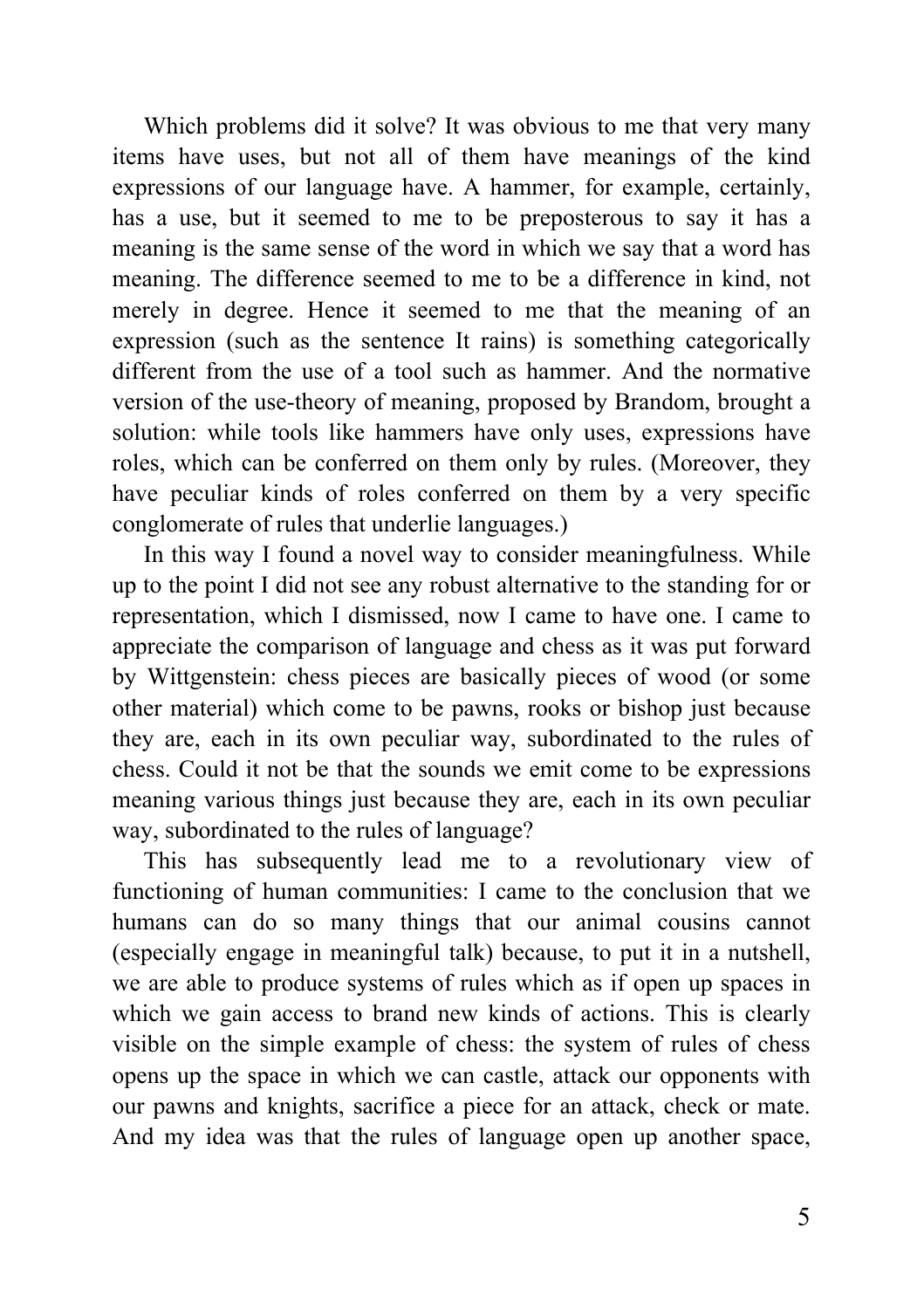incomparably more important and more complicated, in which we can do various kinds of meaningful utterances.

 But in this way we got too much ahead of the story; in the nineties I was by far not able to formulate these conclusions, and I saw lots of obstacles in the way of the Brandomian approach to meaning which were to be overcome. True, Brandom's opus magnum was largely selfcontained and the picture it presented was both internally coherent and substantiated; still I saw a lot of questions to be answered and a lot of details to be filled in. Brandom also had a number of critics, who sometimes raised substantial objections, to which Brandom himself never paid much attention.

 Hence I thought that to accept Brandom's picture as the solution to the problem of meaning it is necessary to provide it with some reinforcements. Working on such reinforcements I came to entertain a version of the Brandomian approach which was no longer the same as Brandom's; hence I came to develop my own version of "inferentialism" (which was the label for Brandom's attitude to meaning coined by Brandom himself). Before I return to Brandom's, and then my own, version of inferentialism, let me explain the main ideas of inferentialism.

### **What is meaning?**

Of course that the question *what is meaning*?, i.e. *what is it that makes some types of sounds or inscriptions meaningful*?, is one of the most basic questions anybody who deals with language must - sooner or later – face. (It is therefore somewhat surprising that a name for the "science of meaning", *semantics*, did not materialize until the late nineteenth century<sup>2</sup>.) Moreover, even in the twentieth century, investigation into the nature of meaning was held as a more pressing task by philosophers than by linguists (particularly, of course, following the *linguistic turn*

<sup>&</sup>lt;sup>2</sup> The first appearance of the term is usually taken to be Bréal (1897).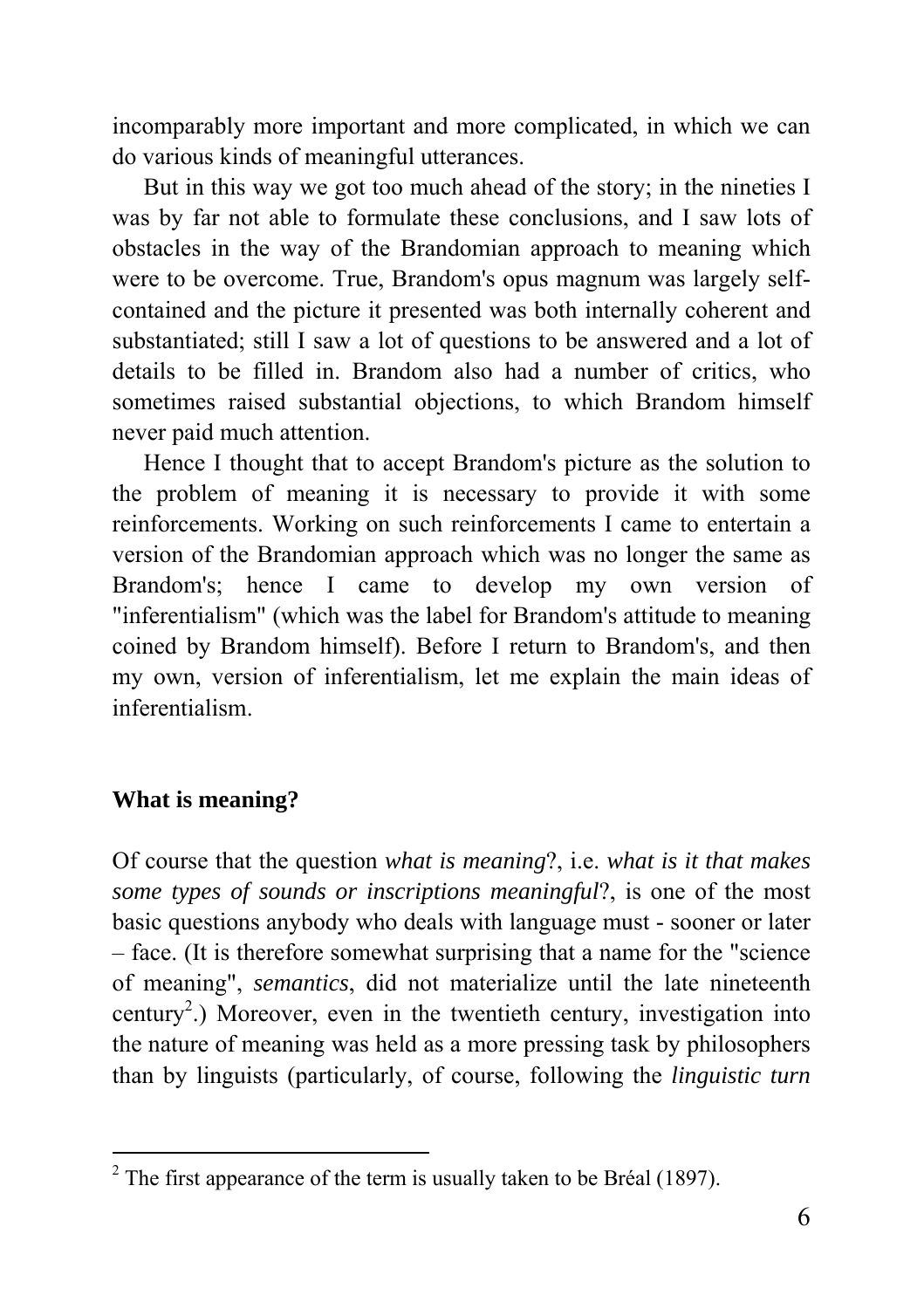which took place in the first half of the twentieth century<sup>3</sup>, and which stimulated the idea that to understand meaning might be *the* task of philosophy).

 Hence, what *is* meaning? It is helpful first to distinguish between various senses this question may have. Let us start with the most obvious: taking it to ask about the *substance* of which a meaning is made. What kind of stuff makes up the chunk that must be glued to a type of sound or inscription to make it *meaningful*?

 The most exposed cases of such an alleged gluing are evidently the events of baptism, through which a (proper) name becomes associated with a tangible object (typically a human infant), and thus we may be tempted to think that meanings are *generally* tangible things, elements of our physical world. This answer, however, soon falls into disrepute; for the physical world can not provide enough suitable entities to furnish all our linguistic expressions with meanings. (Problems arise already with common nouns, since the *meaning* of a general word like *table* cannot be any one tangible thing, any one concrete table; and the situation is exacerbated when we move to verbs, not to speak of prepositions and the like.) Nevertheless, though meanings cannot be *generally* identified with tangible things, it may still seem that naming these things, or referring to them, is a central function of language in the first place; and indeed many philosophers have used this to argue that at least some expressions of our language (besides proper names also natural kind terms) cannot but mean tangible things  $4$ ; or alternatively it has been used to argue that we should build semantics around the relation of reference or designation, by-passing the concept of meaning altogether<sup>5</sup>.

 However, admitting that naming/referring/designating is a semantically important enterprise does not alter the fact that if what we want to capture is the concept of *meaning* (an entity that makes the difference between a mere shriek and a word), then the physical world

 $3$  See Rorty (1967).

 $4$  See Kripke (1972) and Putnam (1975).

 $<sup>5</sup>$  See, e.g., Devitt (1981).</sup>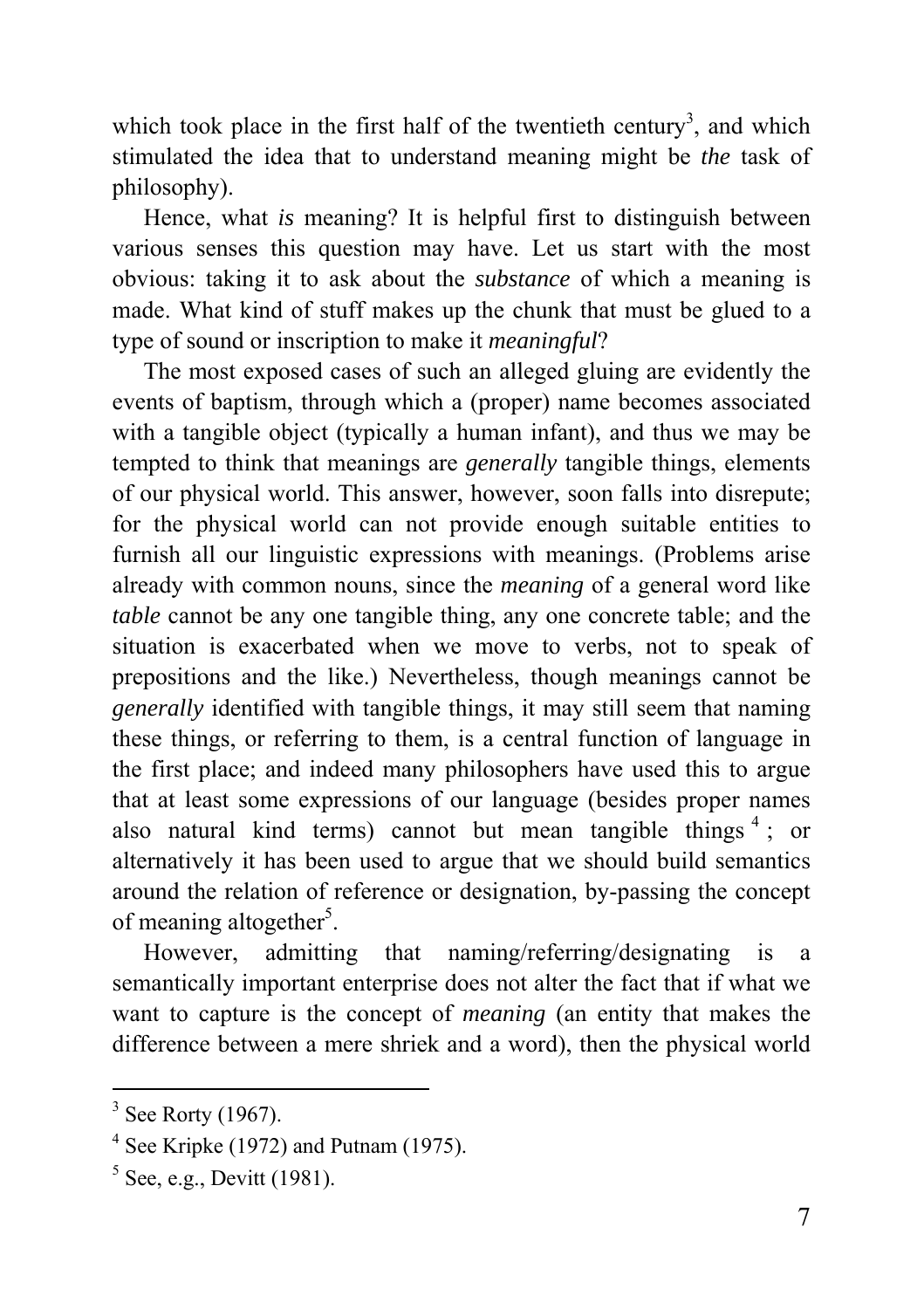does not offer us sufficient types of entities. This may prompt us to turn to another world for assistance, one that would be more generous in this respect. And here the obvious candidate seems to be the world of the mental. It contains inexhaustible riches of entities, and, moreover, of entities apparently qualified to be seen as meanings; for surely it is the human mind that effects furnishing expressions with any semantics they may have. Many theoreticians of language do embrace this answer<sup>6</sup>; but there are others who argue vigorously that meaning *cannot* be mental<sup>7</sup>. The trouble with mental entities is that they lack an important property that meaning requires, namely intersubjectivity. The very point of meaning seems to lie in its ability to be shared by many<sup>8</sup>; whereas mental contents are inevitably subjective, locked in one's own mind<sup>9</sup>.

 If we want to say that the sentence *London is huge* expresses the thought that London is huge, it can be neither *my* thought (an episode within my brain), nor *your* thought, nor indeed the thought of any other one individual, it must be a *type* of thought which can be instantiated within *many* minds. Hence the thought must exist somehow outside of the minds, possibly with the capacity of being included into them, but so that such an inclusion would not compromise its intersubjective existence and its readiness to be included into other minds.

 More generally, if the physical world is suitable in respect to its intersubjectivity but insufficient as to its richness, and if the mental world is, *vice versa*, suitable in respect to its richness but insufficient as to its subjectivity, we would need a world that combines the positive

<sup>&</sup>lt;sup>6</sup> An important current semantic school favoring this line is the 'cognitive' school originating with Schiffer (1972) and Fodor (1975; 1987).

<sup>&</sup>lt;sup>7</sup> The arguments go back to Frege (1918/9). Quine (1969) criticizes the idea that semantics consists in the mind's linking of signs to objects as the "museum myth".

 $8$  As Davidson (1990, p. 314) puts it, "that meanings are decipherable is not a matter of luck; public availability is a constitutive aspect of language".

<sup>&</sup>lt;sup>9</sup> Recently, there have been attempts to develop 'externalist' theories of mind according to which this is not the case. But this attitude usually blocks the order of explanation from mind to language, for it comes to rest mind on language.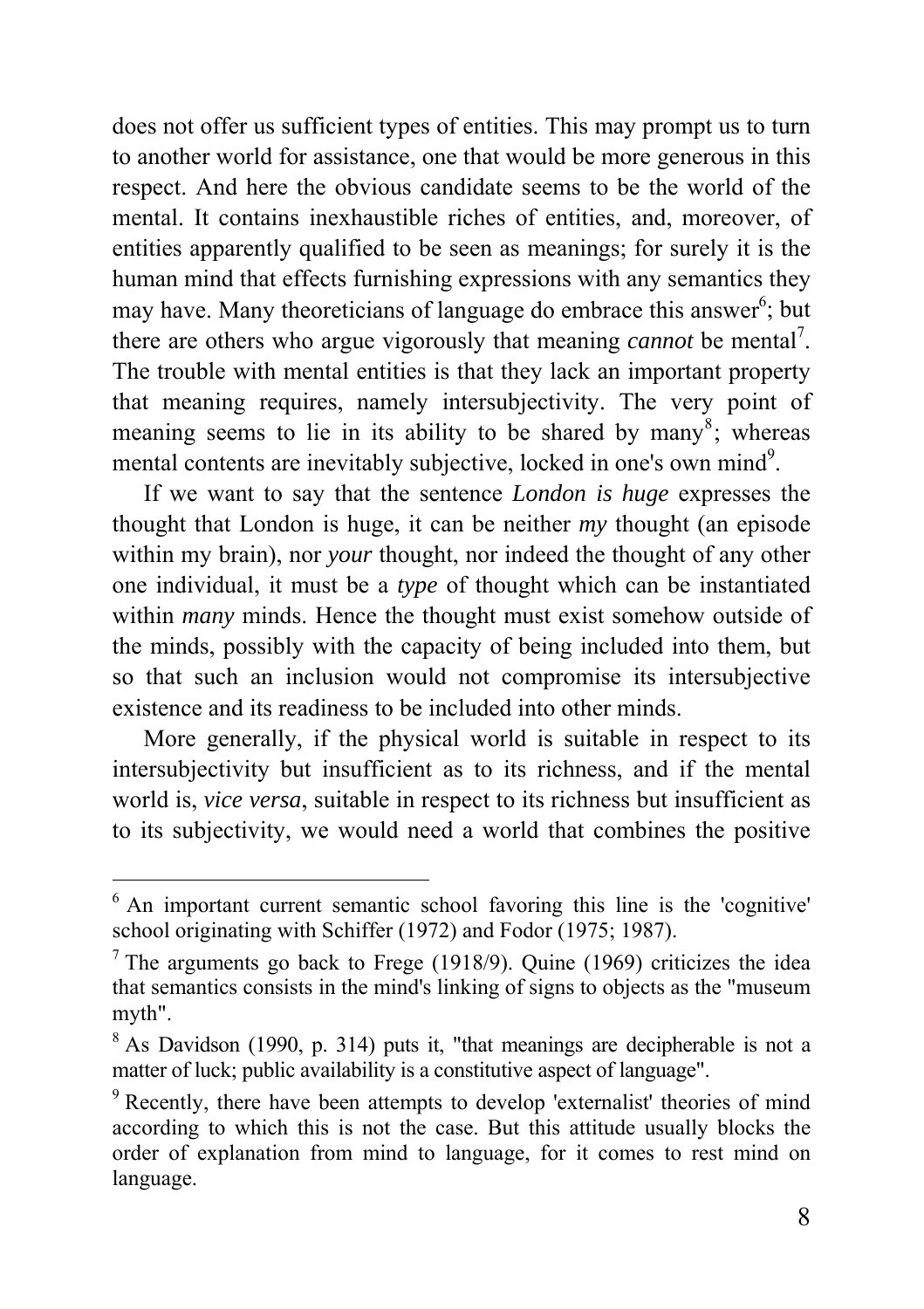qualities of these other two worlds. And many philosophers have concluded that such a world is the world of ideal entities, so colorfully described at the dawn of philosophy by Plato and, during the last century, largely re-housed under the legislation of set theory. Hence, many semanticists inferred that meaning must be an ideal entity of the kind of, say, a number. Principal promulgators of this tradition were Frege (1892; 1918/9), Carnap (1942; 1947) and Montague (1974).

#### **Semantic structure and its explication**

 $\overline{a}$ 

But notably in the last quarter of the twentieth century, a diffrent answer to the question what kind of stuff meanings are made of started to flourish: no stuff at all, for the talk of meaning is metaphorical, it is a mere *façon de parler*. What we mean when we say that a word means something is not that it has an entity glued to it, but rather that it has a property, for example that it is employed by members of a society in a certain way.

 This answer has been endorsed by various kinds of theoreticians: by the later Wittgenstein and his followers; by ordinary language philosophers following Austin and Grice; and by those who, like Quine, revived American pragmatism. I think that an apt name for the onslaught of this heterogeneous movement is *the pragmatic turn*<sup>10</sup>.

 However, although these philosophers and linguists agreed that the question *what is meaning*? in its substantial sense was unanswerable, this did not mean they thought nothing could be asked about meaning or at least about semantics. An alternative to the substantial construal of the question is one that I will call *structural* - it interprets the question as asking not what meanings are made of, but rather how meanings (whatever these may be) of grammatically related expressions are related to one another. An example of a crucial statement belonging to

<sup>&</sup>lt;sup>10</sup> Egginton & Sandbothe (2004) have employed this term is a slightly narrower sense.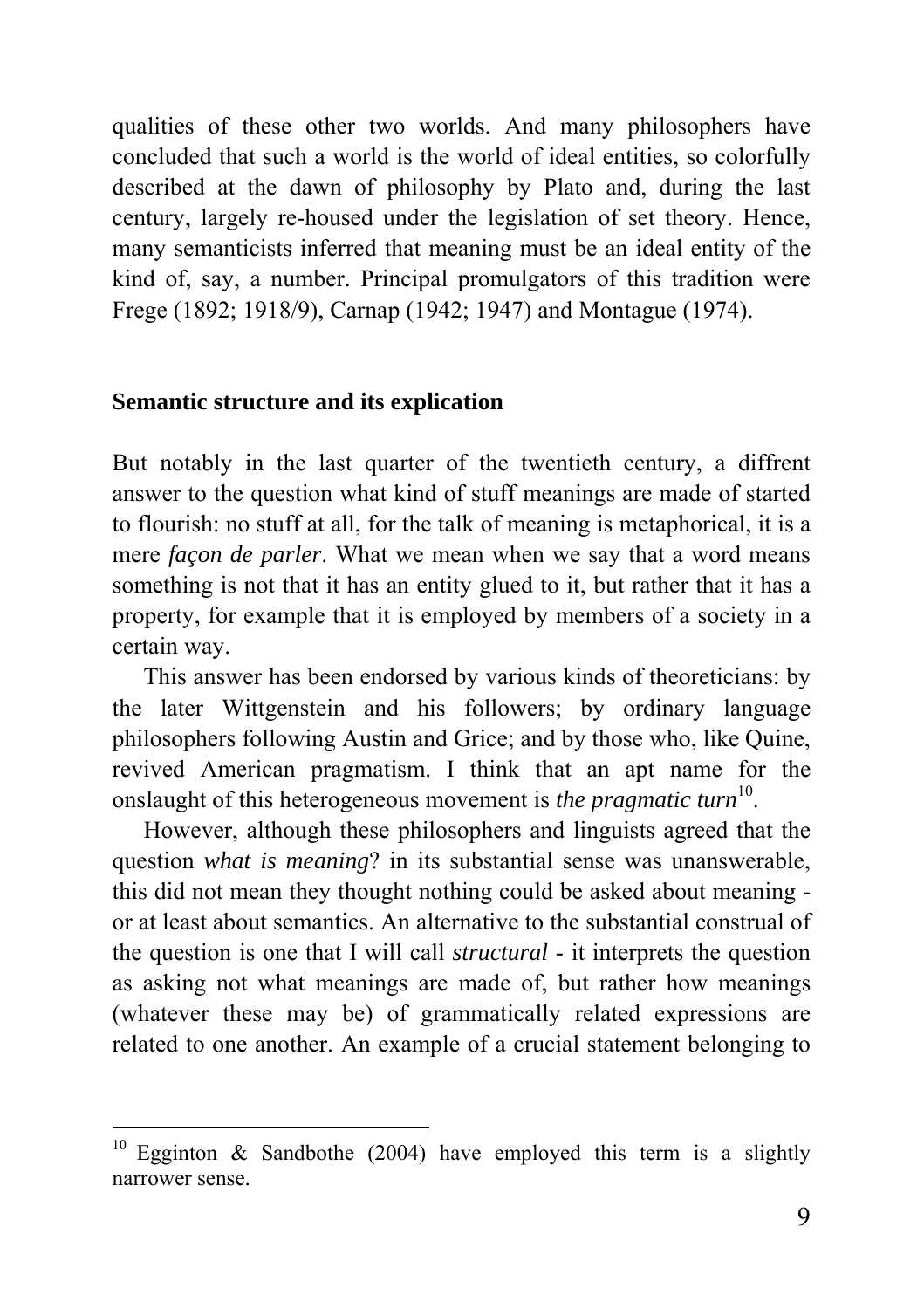the semantic enterprise corresponding to this interpretation is the celebrated *principle of compositionality*11:

 The meaning of a complex expression is uniquely determined by the meanings of its components and the mode of their combination.

 But wait; is this supposed to be a construal of the original question? Is it not, at most, only its *part*? Surely, to inquire what is meaning, is not to call for a response citing how meanings relate one to another? It seems that we must *first* find out what meanings are, in the substantial sense, before being able to inquire about their properties and relations, e.g. whether they do compose.

 However, there already exists a strong tradition which claims, in effect, that this is *not* the case, and, indeed, that the structural reading of the question is the *only* viable reading. Classical Saussurean structuralism (as presented by de Saussure, 1931) was the prototype for this stance; but as I have argued elsewhere (see Peregrin, 2001), certain semanticists quite unrelated to the structuralist tradition, such as W.V.O. Quine or W. Sellars, can also be read as endorsing views which are structuralist in the broad sense entertained here. And the idea I will pursue for the remainder of this article is that insofar as there is something as meaning, it is a *purely structural* matter. But I will zoom in on a particular place on the structuralist landscape; a place where *semantically relevant* structure amounts to *inferential structure*.

 Before I do so, let us illuminate the structuralist outlook by an analogy with numbers. Over the last one and a half centuries, many philosophers have wrestled with the question *what is a number*? (usually because they take this to be a reduction of the question *what is mathematics about*?). Many answers have been proposed. Thus, Edmund Husserl ventured that numbers are general ideas, devoid of any qualitative properties and reduced to pure quantity. Gottlob Frege and Bertrand Russell proposed, in effect, seeing numbers as classes of

 $11$  See Peregrin (2005a).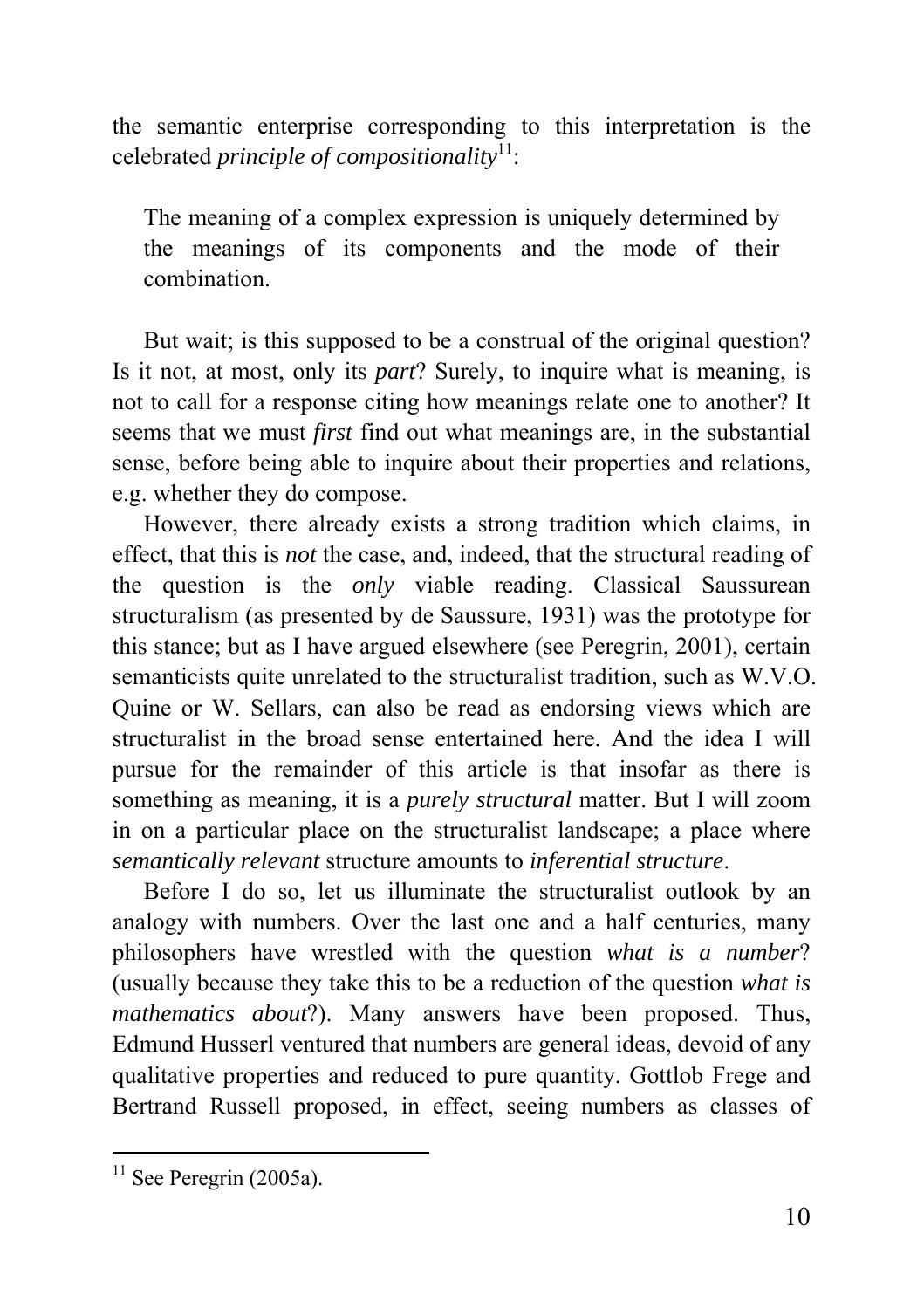equinumerous classes of things. John von Neumann and Ernest Zermelo both identified the number zero with the empty set, but von Neumann went on to identify any other number with the set of its predecessors whereas Zermelo identified it with the one-element set constituted by merely its predecessor. But as time passed, it became increasingly clear that none of the answers really tell us what natural numbers *are*, but only how to *explicate* them, in the sense of *explication* introduced by Carnap (and elaborated by Quine).

 This is worthy of attention. In his *Foundations of Arithmetic* (1884), Frege, before dealing with the question *what is a number?*, considers a simpler question, namely *what is a direction of a line*? His conclusion was that though there is no substantial answer to this question, what we may do is identify the *direction of the line a* with the set of all lines parallel with *a*. Saying that the direction of *a* is a set brings about some problematic consequences (for example the direction then 'contains' lines), but, Frege insists, if we are aware of this fact, in other contexts this identification would be not only unproblematic, but helpful. And analogously, Frege claims that, with this proviso, we can identify the *number of objects falling under a concept C* with the set of all concepts *equinumerous* with this *C* - i.e. such that the objects falling under them can be mapped, in the one-to-one manner, on those falling under C.

 Carnap (1950, pp. 3-4) then generalized this method of attacking concepts and introduced the term *explication*.

The task of explication consists in transforming a given more or less inexact concept into an exact one or, rather, in replacing the first by the second. We call the given concept (or the term used for it) the *explicandum*, and the exact concept proposed to take the place of the first (or the term proposed for it) the *explicatum*. The explicandum may belong to everyday language or to a previous stage in the development of scientific language. The explicatum must be given by explicit rules for its use, for example, by a definition which incorporates it into a wellconstructed system of scientific either logicomathematical or empirical concepts.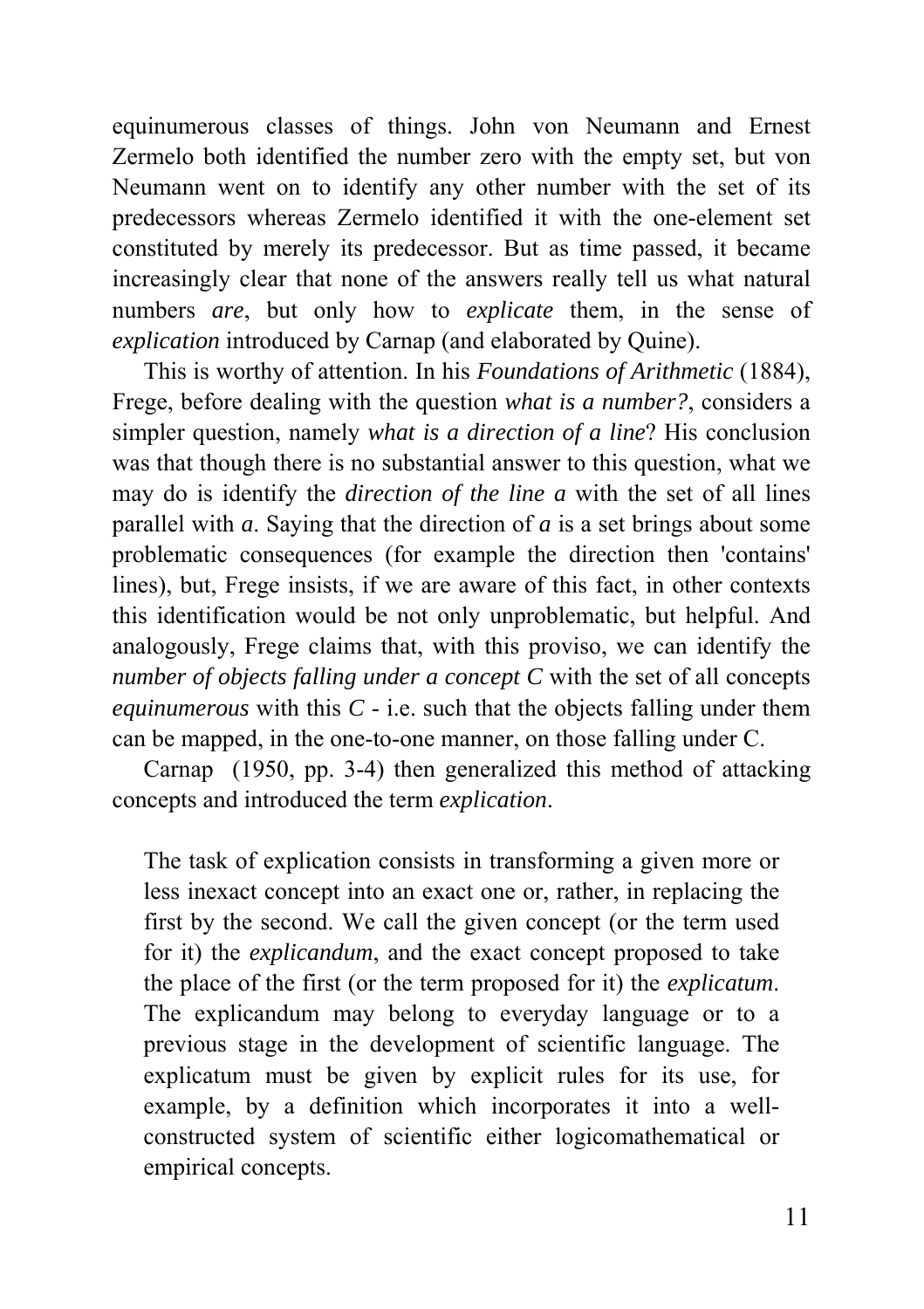... A problem of explication is characteristically different from ordinary scientific (logical or empirical) problems, where both the datum and the solution are, under favorable conditions, formulated in exact terms (for example 'What is the product of 3 and 5?', 'What happens when an electric current goes through water?'). In a problem of explication the datum, viz., the explicandum, is not given in exact terms; if it were, no explication would be necessary. Since the datum is inexact, the problem itself is not stated in exact terms; and yet we are asked to give an exact solution.

Applied to meaning, it gives us the approach articulated by David Lewis (1972, p. 173):

In order to say what a meaning *is*, we may first ask what a meaning *does* and then find something which does that.

Above we have considered four kinds of answers to the question *What is meaning*? construed in the 'substantial' way: (1) meanings are physical entities; (2) meanings are entities of the mental world; (3) meanings are ideal entities of a Platonic realm; and (4) there are no such entities as meanings, talk about them is a metaphor. Now it is important to realize that structuralism, broadly construed, can be seen as embracing answer (4), as its message can be interpreted as *there are no meanings, there is only semantic structure*. But the concept of explication alleviates the tension between this answer and answer (3); the fact that there are, strictly speaking, no such objects as meanings, does not prevent us from *explicating* meanings as objects. And in many contexts it is not unreasonable to simply *identify* a meaning with its explication.

 However, it is important to keep in mind the basic difference between answer (3) and the combination of answer (4) with explication, both of which may foster a picture of language as a system of expressions mapped onto a system of objects. If we embrace answer (3),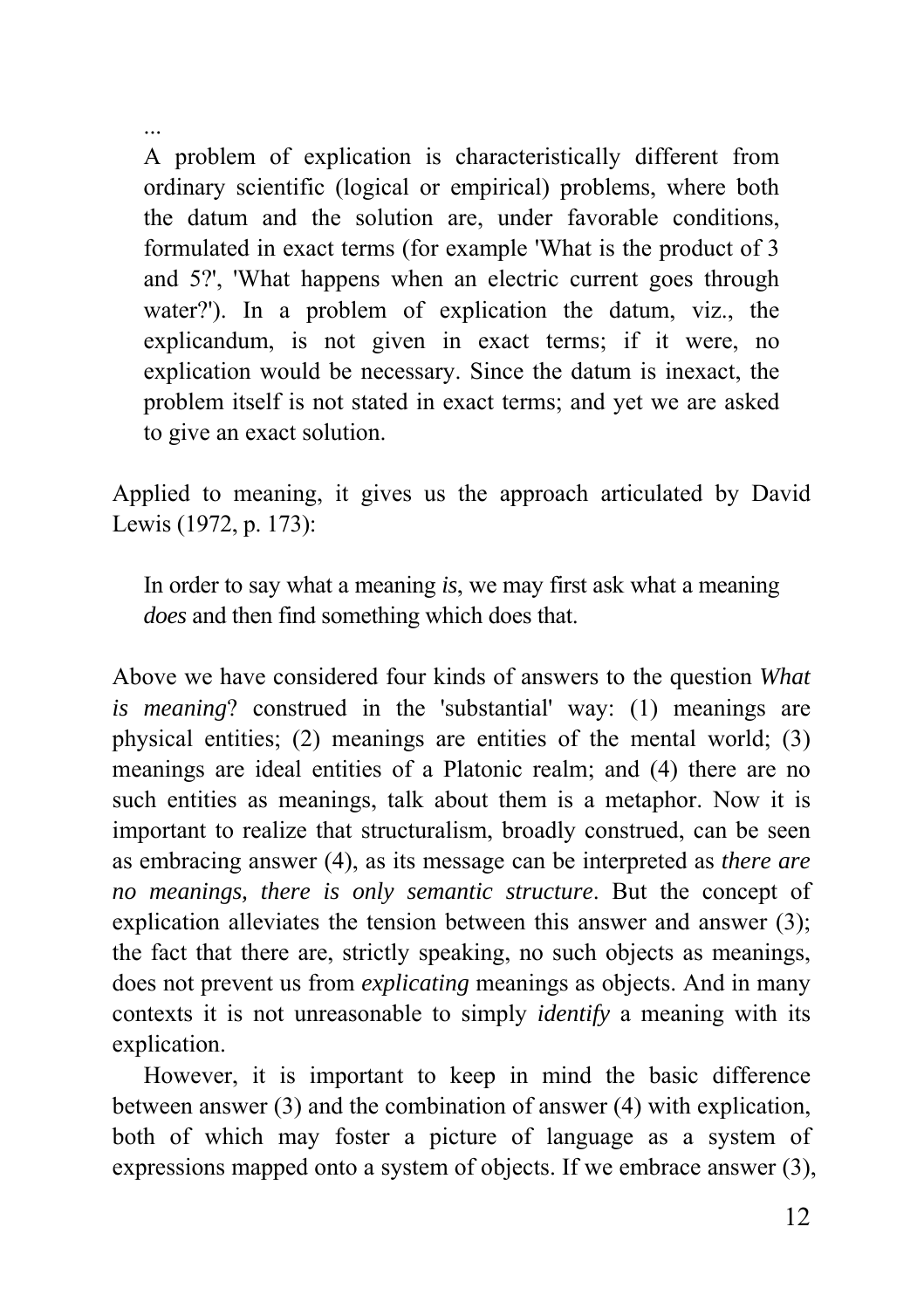then we will see the interconnection between an expression and the corresponding object as a result of activities of language-users and consequently we will want to ask how the interconnection was established and how it is sustained (and here we are likely to invoke concepts like *naming*, *representing* etc.<sup>12</sup>). On the other hand, if we accept that the object is merely the result of explication, then we will see the interconnection as fall-out from the theoretician doing the explication, and will recognize that the pursuit of its inauguration by language-users is misguided .

#### *Explicatum* **vs.** *explicandum*

 $\overline{a}$ 

Consider what may happen if we *forget* that the object we are referring to as meaning is in fact its mere explication. Returning to the Fregean example, imagine, for instance, how somebody who might have forgotten that *the set of all parallels of a* is not the direction itself, but its explication, might then wrestle with the question of how the direction of a line could possibly have come to contain other lines. We may analogously imagine a semanticist who forgets that an object is merely an explication of meaning and subsequently feels the need to research how the speakers manage to interconnect that object with the corresponding expression.

 To flesh out this idea, let us consider the thesis, taken by many semanticists for granted, that the English connective *and* denotes the truth-function characterized in the well-known truth table

 $12$  Note that unlike in the case of the theories mentioned above, which invoke such concepts to characterize relations between words and their referents, in this case they would have to amount to the relation between words and their *meanings*, which is much less feasible.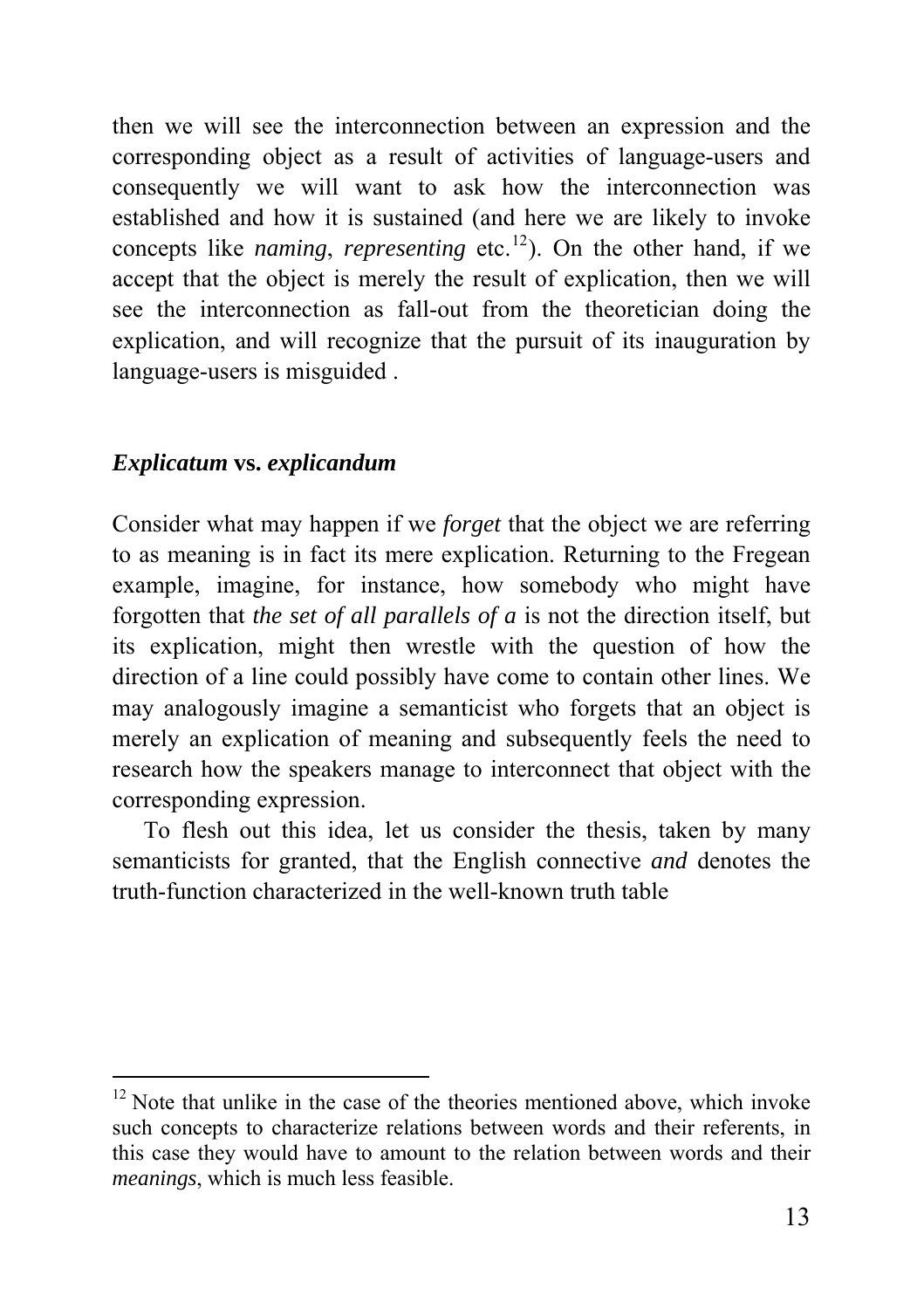| Α | B | $A \wedge B$ |
|---|---|--------------|
|   |   | T            |
| T | F | F            |
| F | T | F            |
| ę | Ĥ | F            |

(Disregard for now that the functioning of the English *and* has additional complexities, that it, for example, often expresses temporal succession. The point would remain the same even if *and* were taken to denote some more complicated function, such as that proposed within various versions of dynamic semantics.)

 The trouble is that this assumption could delude us into thinking that *and* is the name of such a function in an analogous sense to which the name *Julius Caesar* is the name of the historical person. And from this it takes only a small step to wondering whether there is an act of baptizing of the above truth-function by *and*, analogous to the act by which Julius Caesar was baptized. (Not, of course, that anyone would be suggesting an act quite analogous to Julius' christening; but the usual wisdom is that the interconnection of the word and the truth table is a matter of *convention*, which *does* indicate some act of deliberate decision.)

 The same may be the case if we move from merely logical words, like *and*, to other parts of the vocabulary. Frege proposed explicating the meaning of a predicative expression like (*to be a*) *dog* as a function mapping individuals onto truth values, dogs on *the truth* and every other individual on *the falsity*; a function that may obviously be identified with a set of individuals, in the case of (*to be a*) *dog* with the set of all dogs. Carnap urged that this would not yield us a feasible explication of *meanings* and added *possible worlds*: the explication of the predicative expression became a function mapping possible worlds onto their respective sets of dogs. And then came others who have tried to further improve on this proposal.

 In any case, Frege's proposal clearly reflects the fact that a predicate like (*to be a*) *dog* forms *true* sentences with some names (*viz*. names of dogs), and false with others. Carnap's improvement is then exposed as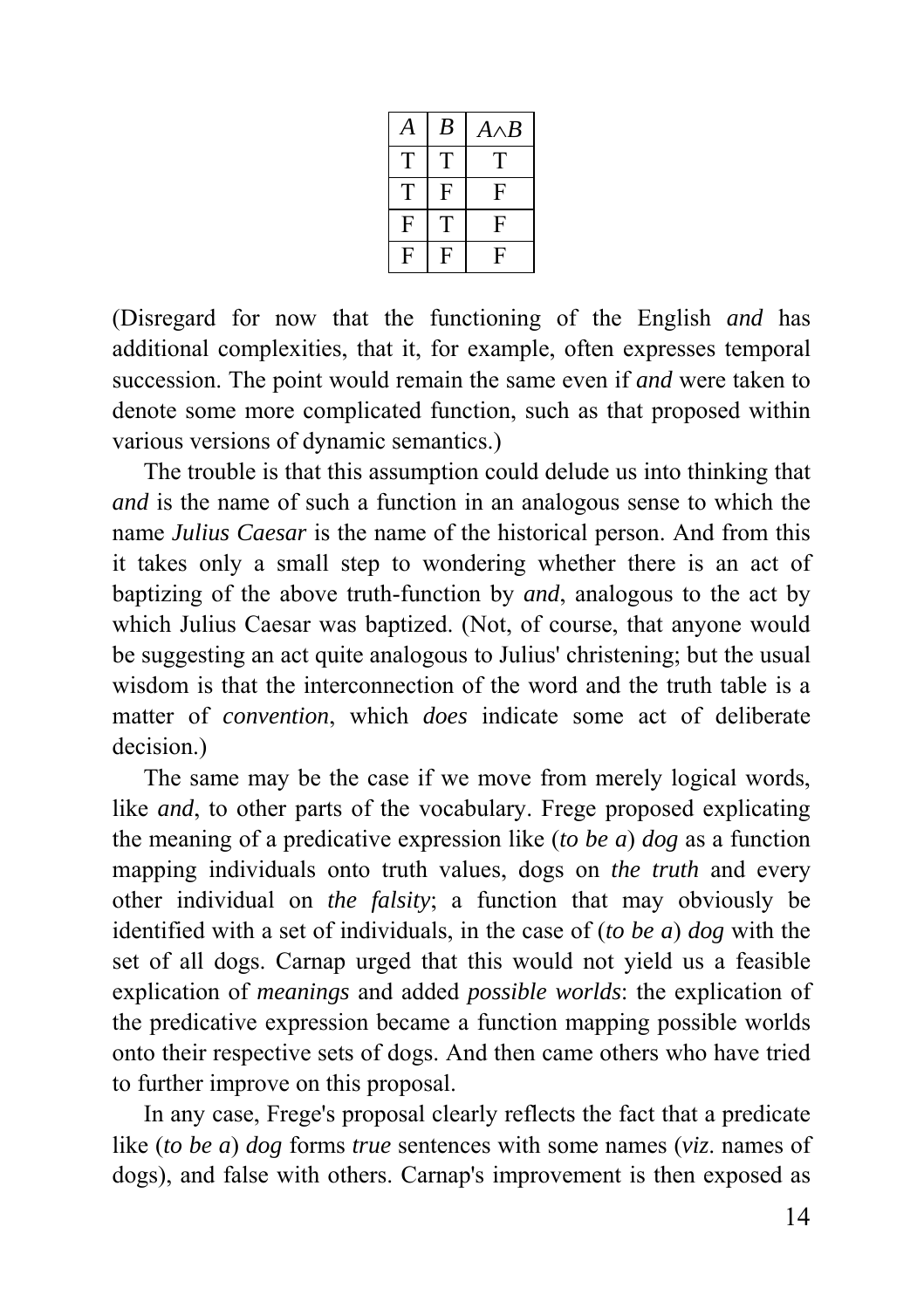reflecting the fact that what is and what is not a dog depends on the state of the world; and further improvements may then reflect further semantic aspects of predicates. Whatever the resulting function may be, it is not to be seen as something that came to be *named* by the predicate, but rather as something that tries to capture the functioning of the predicate.

 Hence, asking how an expression has come to name the entity like the truth function or the Carnapian intension is precisely the kind of misguided question that might be engendered by not observing the distinction between the *explicatum*, the explicating object, and the *explicandum*, the explicated phenomenon. A function is a *thing*, and what comes naturally when we consider the establishment of a relationship between an expression and a thing is some relation of the kind of naming. This may lead to the idea that the whole language is simply a huge system of interconnected *names*. And indeed this view has informed the notion of language held by many theoreticians of language (originally more philosophers and logicians than linguists, but recently probably mostly linguists influenced by logic).

# **Meanings, rules and inference**

What alternative did the pragmatic turn offer? Ludwig Wittgenstein, whose early *Tractatus* significantly contributed to the notion of language as a great system of names, stimulated the turn when he later concluded that we should see the meaning of an expression as the way in which the expression is used by speakers, i.e. as its role within our language games:

For a large class of cases - though not for all - in which we employ the word "meaning" it can be defined thus: the meaning of a word is its use in the language.  $(1953, §43)$ 

He also pointed out that what is crucial to the constitution of our language games are (various kinds of) *rules*. In this light, we can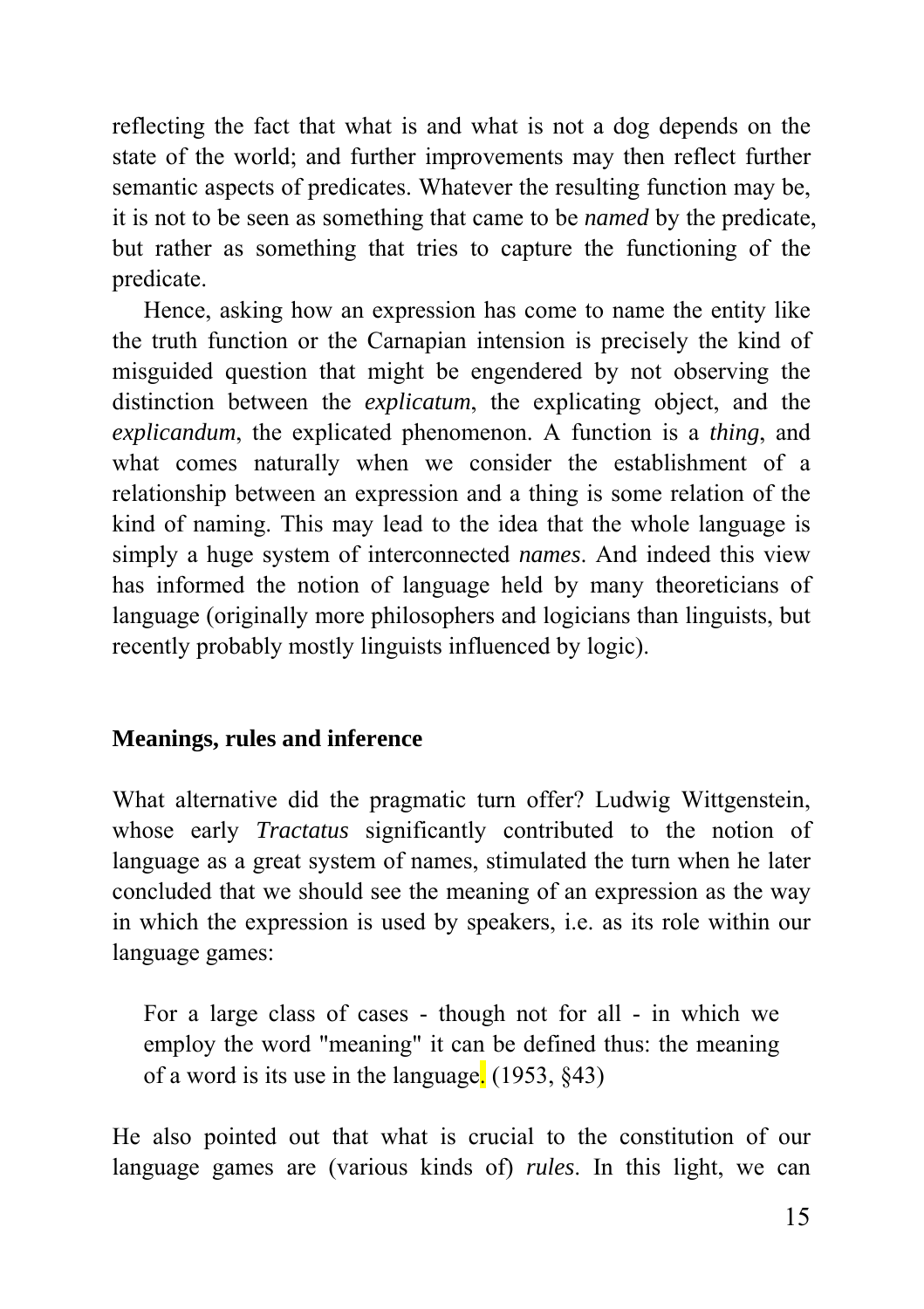compare language with chess: the 'meaning' of the wooden pieces we use to play the game, their being *pawns, rooks*, *bishops* etc., is also determined by the rules of chess. This indicates that meaning can be conceived of as a role conferred on an expression by the rules of our language games. But what kind of rules are these?

 Let us return to the connective *and*. What is it that we must grasp to understand its meaning? The most straightforward answer may seem to be that what we must grasp is that a complex sentence, arising from connecting two sentences by its means, is true only when both the subsentences are (which is what appears to be reflected by the truth table). But what has truth to do with our language games? If what we are after is a role with respect to the rules of these games, then this characterization is helpful only in so far as it can be read as referring to the rules.

 But it seems that truth may be seen as a sort of a *correct assertability*. This should not be controversial: it seems that there is a sense of correctness in which an assertion of a sentence is correct iff it is true (needless to say, there are also other senses of the correctness of assertions - an assertion of a false statement may, for example, be correct in the sense that it saves somebody's life).<sup>13</sup> If we admit this, then we can say that *and* is characterized by the rule that

*A and B* is correctly assertible if both *A* and *B* are,

i.e. by the pair of rules

 if *A and B* is correctly assertible, then both *A* and *B* are if both *A* and *B* are correctly assertible, then *A and B* is

If we now write, as usual,

 $13$  As we seem unable to specify the kind of correctness in play here without recourse to the concept of truth, this does not amount to a reduction of the concept of truth to other concepts, hence to a theory of truth. Cf. Peregrin (2006a).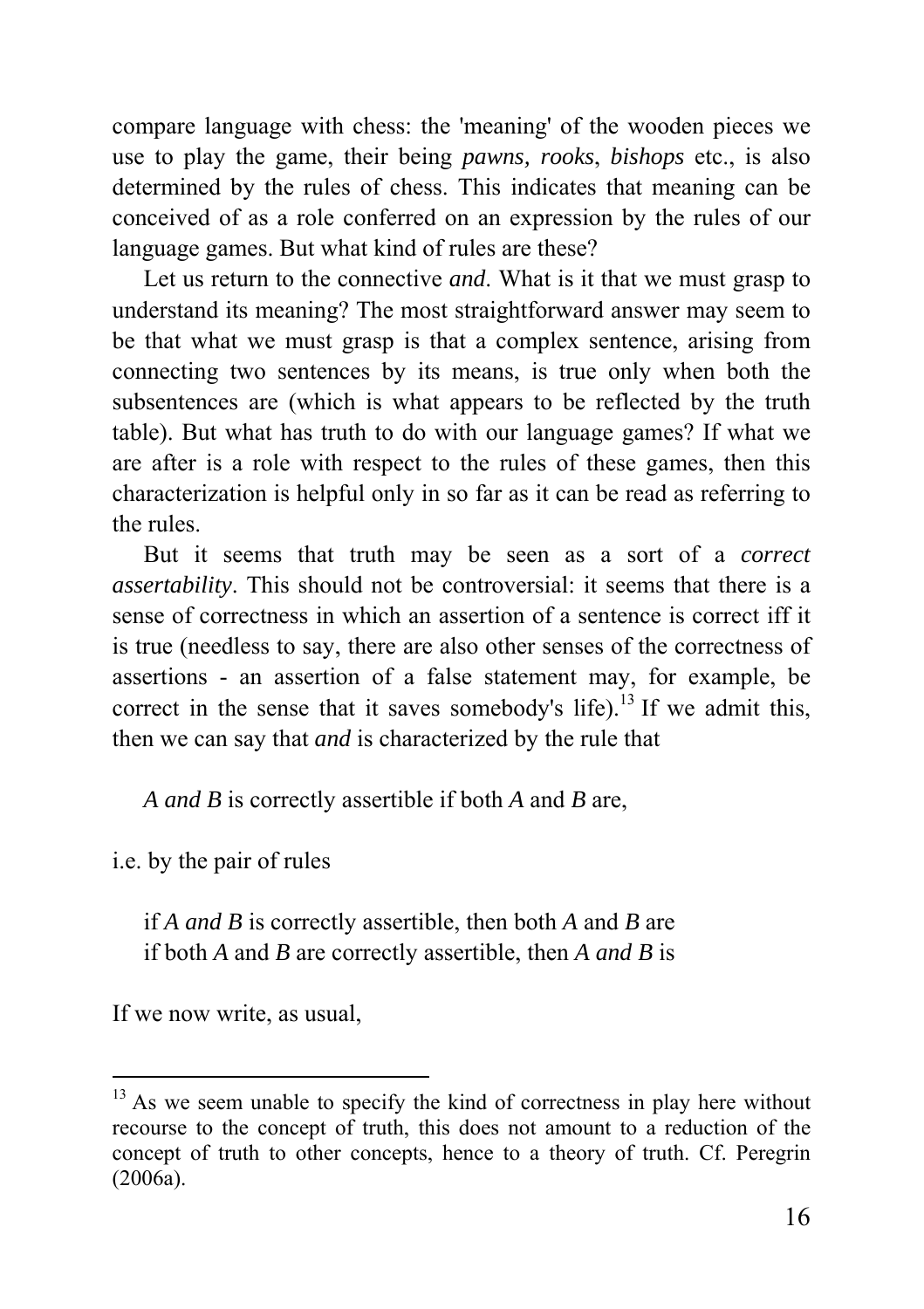$A_1, ..., A_n \leftarrow A$ 

in the sense of *A* is correctly assertible whenever  $A_1$ , ...,  $A_n$  are, we may further rewrite this as

$$
\begin{array}{c}\nA \text{ and } B \mid -A \\
A \text{ and } B \mid -B \\
A, B \mid -A \text{ and } B\n\end{array}
$$

Now the truth table above can be seen as summarizing these rules: the first row says that if *A* and *B* are true, i.e. correctly assertible, then also *A and B* is; whereas the other three say that if either *A* or *B* is false (not correctly assertible), then also *A and B* is (not correctly assertible); in other words that if *A and B* is correctly assertible, then both *A* and *B* are. Hence the claim may be that seeing the connective as a *name* of the truth function is misguided (though in many contexts it does not raise any problems), for in fact the truth function is merely the explication of the expression of the inferential role.

 Considerations of this kind are well known from the philosophy of logic, where we have been witnessing, for several decades, discussion between those who are convinced that the semantics of logical constants is essentially inferential (and is to be studied by *proof theory*) and those for whom the constants must be seen as standing for something (and hence must be accounted for by *model theory*). This, however, is not what interests us now; our interest is whether the inferential paradigm can be extended outside the boundaries of logical constants.

#### **Perhaps** *and***; but what about** *dog***?**

It may seem that the proposal to construe the meaning of even empirical expressions in inferential terms is preposterous. What may work for *and* would hardly work for *dog* – it would seem imperative that empirical vocabulary, to become meaningful, must represent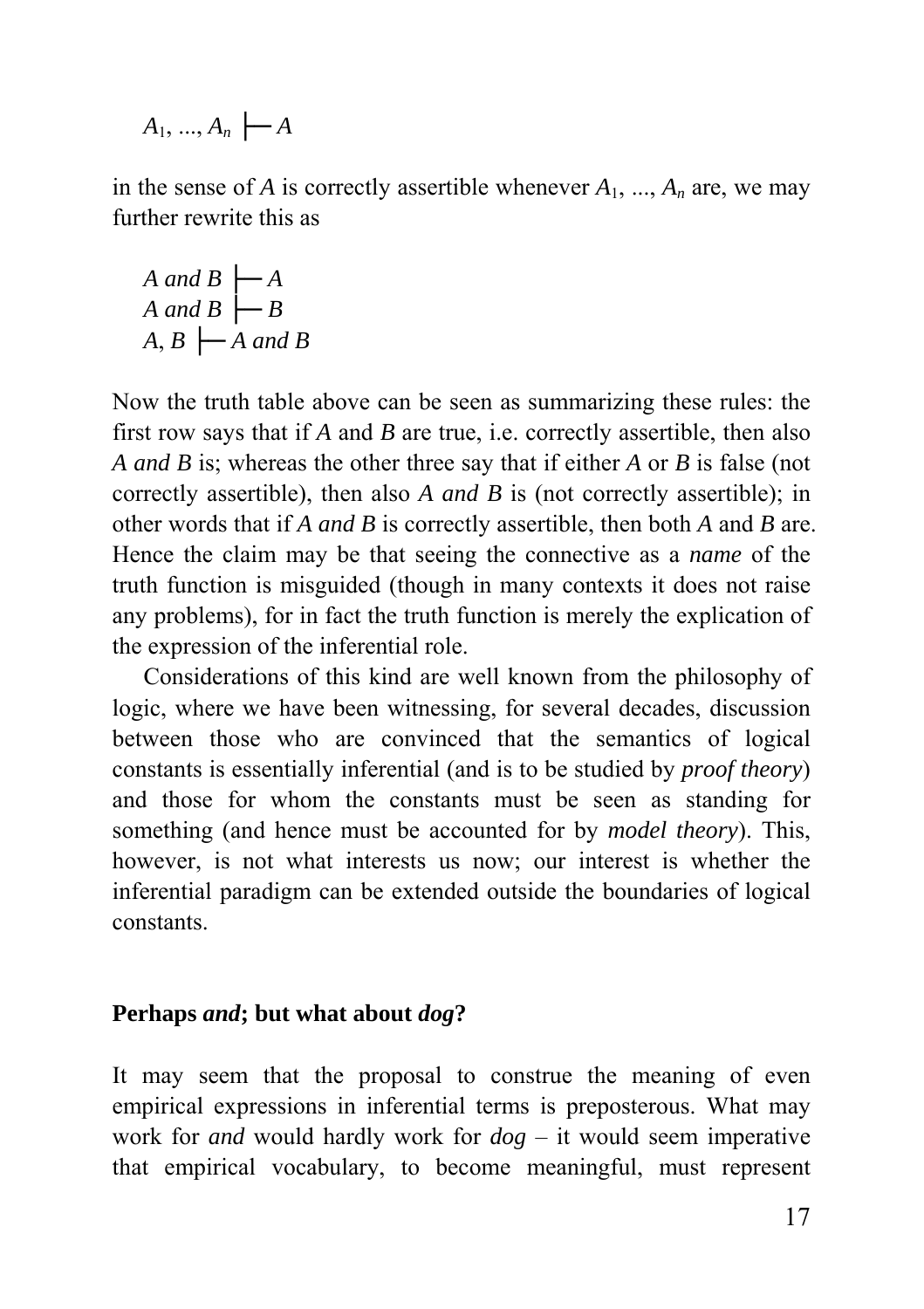something. Whereas with logical words there may be an issue over the relative merits of grasping their semantics in inferentialist or in representationalist terms, for empirical words there seems to be only the latter option.

 However, is this truly so? Consider a person looking into the sky and saying "The sky is blue" and a parrot repeating the same sounds. What makes the difference between the former act, which is an *assertion,* and the latter one, which is a mere emitting of sounds? One answer might be that what makes something an assertion, rather than just the sounds, is the fact that it is a move in a certain game, namely a language game. Just like what makes kicking a ball through the goal posts *scoring a goal* is the fact that it was an act within the space constituted by the rules of a football game.

 However, the obvious objection is that what makes the difference between the asserter and the parrot is that the former is *thinking* and hence can associate his sounds with a certain *thought* - and thus gives them their meanings. But even if we waive the doubts of the possibility of the mentalist construal of meanings voiced at the beginning of this paper - what does it mean *to think*? As Alan Turing (1950) observed, there is really no way to find out whether somebody is thinking other than to check whether she behaves in a certain way ('reasonably'), i.e. whether she talks and behaves so that it 'makes sense'. So, though the claim that what differentiates between a human speaker and a parrot are the former's thoughts, is surely true, it is problematic to use it as an answer to our question (*what makes one's emitting of sounds into an assertion*?), for we may need to proceed with the explanation the other way around.

 So this is why we may prefer the answer that to talk meaningfully is to take part within certain language games. What kind of language games? It is clear that not any would do. Shouting "Go, go!" at a ice hockey match, though perhaps a kind of a language game, clearly would not be acceptable as a hallmark of thinking. Also, reciting poems would be easily imitable by a non-thinking device, such as a taperecorder. It seems that if we want to know whether we face a thinking being, we should check whether it is capable of *reasoning*. Hence we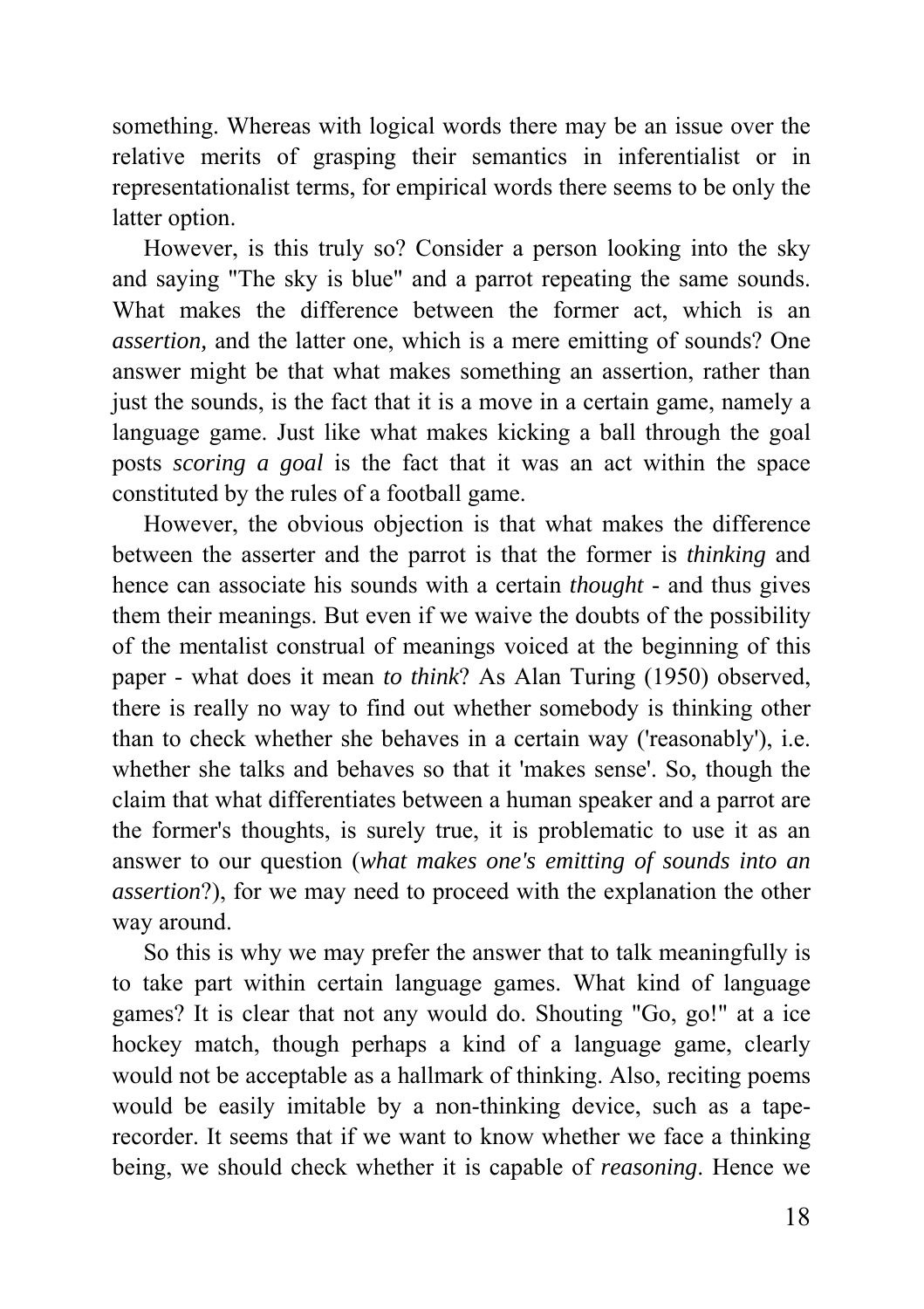would probably ask questions, and along with receiving the answers, we would check whether the adept of thinking is able to give reasons for what she says. And we would try to challenge some of her claims to find out whether she is capable of defending them. In the course of this, we would probably expect her to challenge *our* claims (our challenges to her claims) and to require *us* to give reasons.

 In short, it seems that a particularly suitable language game for the role of a touchstone of a thinker would be the game Brandom (1994) calls *giving and asking for reasons*. It is this game that seems to 'bring thinking into the open'. For this reason, Brandom considers this game the very basis of our language; and thus he moves *inferential rules*, i.e. rules that lead us from a reason to what it is a reason for, to the centerstage of our on-going language game jamboree.

 This indicates that even contentfulness of empirical words must be underpinned by certain inferences. No empirical word is meaningful in the distinctively human way (i.e. expresses a *concept*) unless it is a potential token in the game of giving and asking for reasons. A word does not express the concept of *dog* unless it can be used as part of sentences which can in turn be used for reasoning, i.e. from which other sentences can be inferred and which can be itself inferred from other sentences. The English word *dog* would not express our concept of dog if it could not be used to reason from *This is a dog* to *This is not a cat* etc.

 Hence I have argued that there is no meaning without inference. But it may still seem that there is, at least for empirical words, also no meaning without a representation. For how could a word like *dog* come to express the concept of dog without, at least *inter alia*, representing dogs? And though there is undoubtedly some truth in this, the inferentialist answer is that the concept of *representing* leads to a very odd way of capturing what is going on between our empirical vocabulary and the world.

 As it is only *sentences* that may be used to make a move in a language game, any contact between a word and (a part of) the world must be mediated by sentences. Beside this, what matters is not what the speakers really do with the sentences, but what they take to be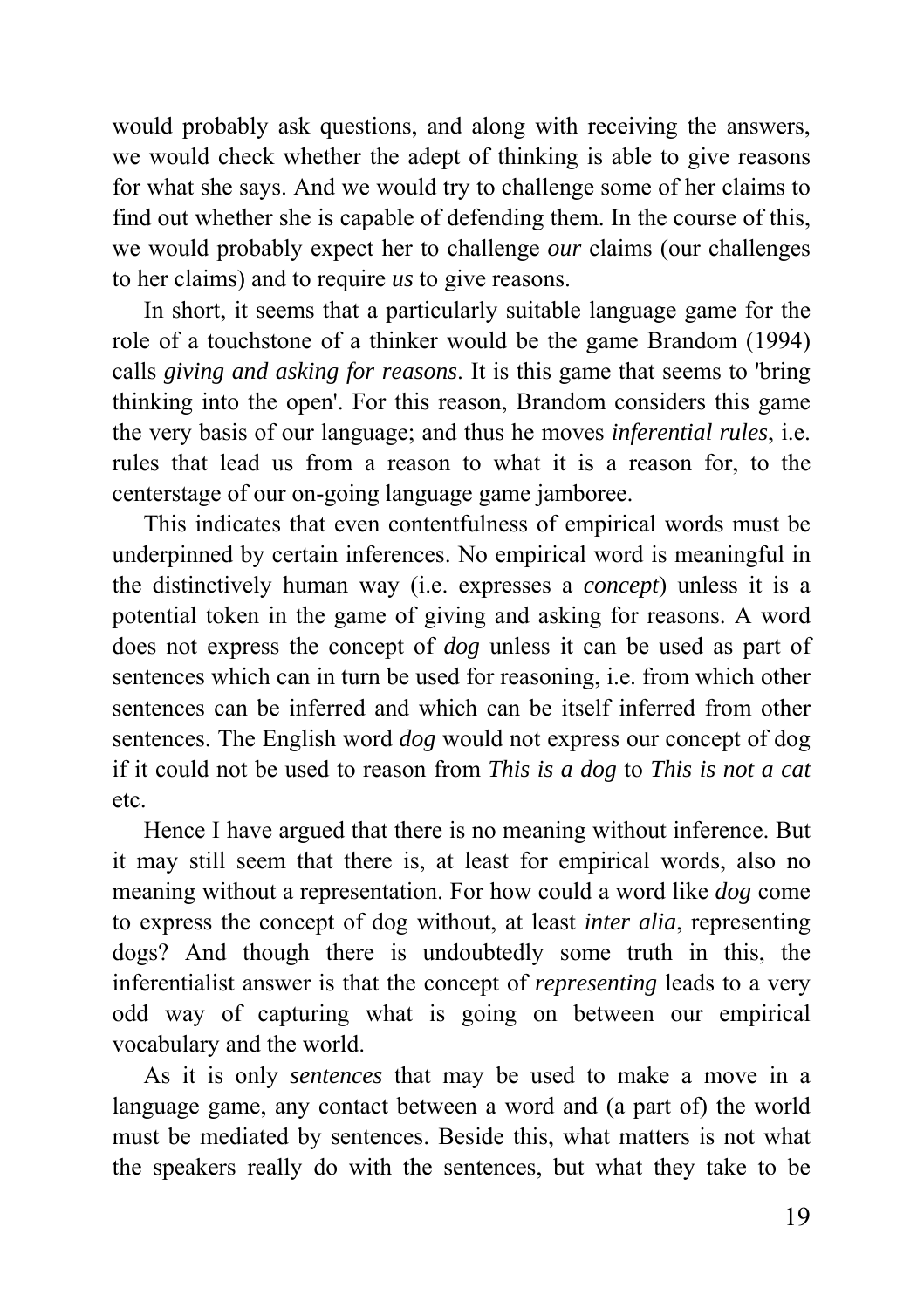*correct* to do - the relation is normative. Thus, the link between the word *dog* and the world is a matter of such facts as that it is correct to use the sentence *This is a dog* in certain situations, and incorrect in others.

 True, the usage of *This is a dog* may be 'non-inferential' in the sense that its correctness is a matter of directly the extralinguistic circumstances, and hence what is in question is not an inference in the standard sense (from language to language), but an 'inference', as it were, from the world to language. (Similarly, at the other 'end' of language, there are 'inferences' from language to action.) This means that if we want to extend the inferentialist treatment of meaning from expressions like *and* to expressions like *dog*, we have to generalize the concept of inference.

 But talking about 'generalized inferences' may not be the best way of seeing the situation. Imagine chess. The move I make responds exclusively to the moves made by my opponents. It cannot respond to anything else, for there is, in fact, nothing else to respond to. The pieces, board and other equipment, strictly speaking, are not necessary - it is clear that we can play chess completely without them. Thus, the rules of chess spell out a pure, disembodied structure. However, as Lance (1998) pointed out, language is more similar to a *sport* like football than to a *game* like chess. Notice that football is less 'disembodied' than chess, in that its rules must take into account the physical properties of the ball or the goalposts. Similarly, the rules of language must reflect the fact that our language games are not games in the sense of being self-contained; they are an important way for us to interact with the world. Thus most of our language games *involve* the world, and hence also the rules reflect the involvement.

 As a result, even if you construe semantics in the inferentialist way, we must keep in mind that the inferential rules governing it and conferring meanings on expressions will involve the world. (Brandom, 1994, p. 332 stresses that our linguistic practices cannot be seen as "hollow, waiting to be filled up by things", but rather as "as concrete as the practice of driving nails with a hammer".) Hence, to understand *dog*, we must know not only how the sentences containing *dog* (*This is a dog*,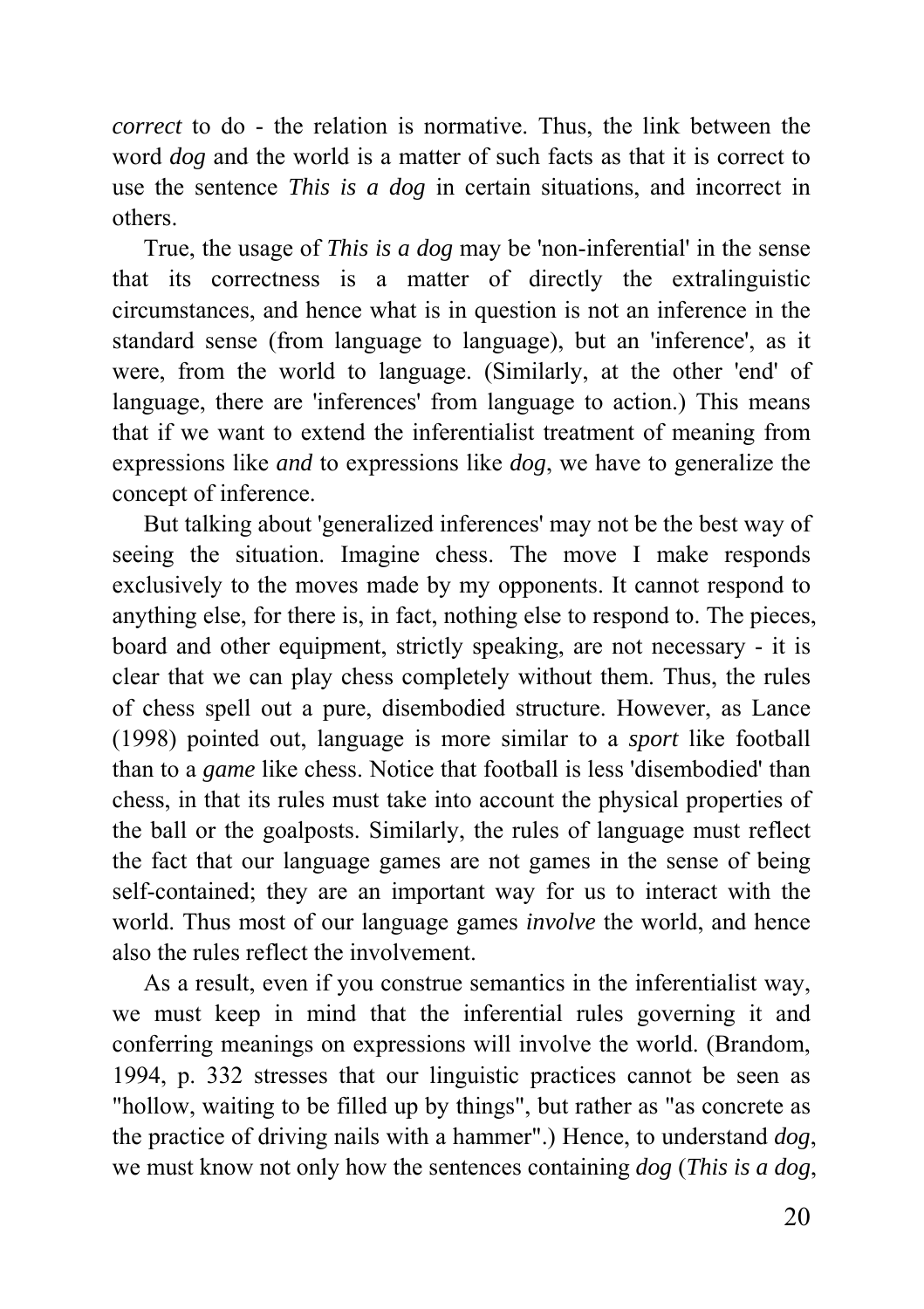*Every dog is a mammal* and others) can be correctly played within the game of giving of asking for reasons in response to utterances of other players (that *This bird is a dog* counts as a challenge to *Every dog is a mammal*, which than can be defended by *But this bird is not a dog*), but, more broadly, how they are correctly used also *vis-à-vis* non-linguistic circumstances (that *This bird is not a dog* is correctly played only when what one is pointing at is a bird etc.).

### **Language as a social institution**

Inferentialism, which gives the use-theory of meaning a normative twist, is based on the assumption that the role of a word within our language game is not a matter of the actual moves their players make, but rather of the rules governing the permitted usage of these words. (Of course, the rules are also a matter of what the players do; however, not of the moves they choose to make, but of their 'taking' certain moves as correct, whereas others as incorrect. In chess, the rules are also not a matter of the moves the players tend to make, but rather of the fact that they take some moves for legal and others for illegal.)

 The notion of synonymy, which results from these considerations, is vague, and hence also the resulting semantic structure, and consequently its materialization into meanings, is vague. Therefore we must be aware of the fact that making the step from the structure to an explication of meaning is a nontrivial one - it amounts to drawing sharp boundaries there where there are really none. However, this should not be read as saying that explication is a dubious enterprise. Replacing fuzzy phenomena by their non-fuzzy explications, using idealized models, is a standard part of the methods we use to account and make sense of our world.

 Thus the resulting picture is that our linguistic games, especially the central *game of giving and asking for reasons*, are governed by certain rules which are implicit in our practices and hence are not distinct in the way explicit rules can be, but which are nevertheless essential. What we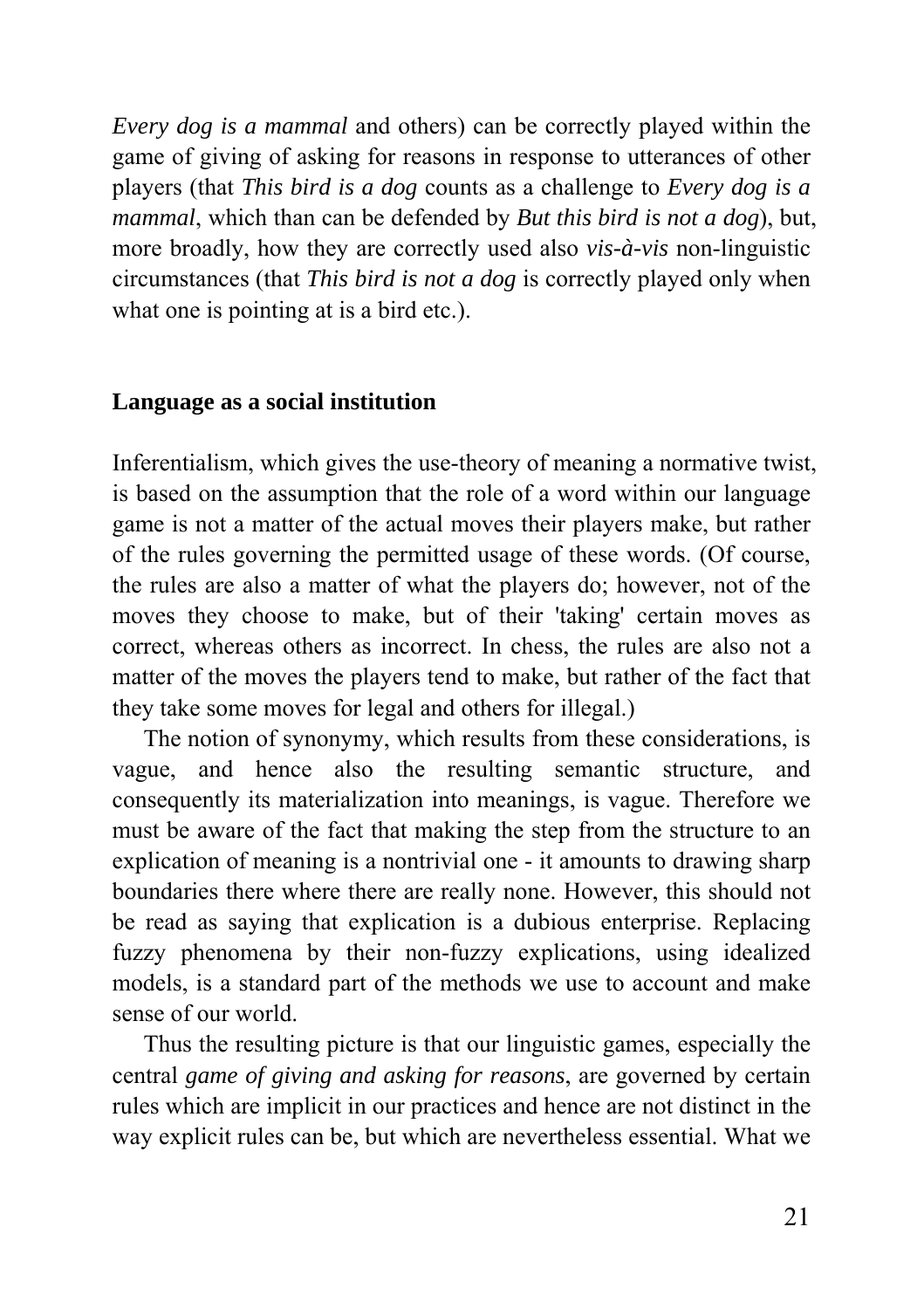call meanings, then, are the roles individual expressions of our language acquire *vis-à-vis* the rules.

 This brings us to an important moral: inferentialism is not mere preference for one fundamental semantic concept (*inference*) over another (*reference*, *representation* or something else). It involves the conviction that to understand language in its semantic aspect we must turn our attention to the *social background* of language. Hence the idea is that though it is undoubtedly interesting and important to study the psychology of the participants of communication, to understand what semantics is about we must turn our attention to language as a *social institution*.

 Let us return to Wittgenstein, whom I listed among the initiators of the pragmatic turn and who also stressed the key role of *rules* within our language games. Why did he abandon the earlier elegant system of his *Tractatus* (1922) and settled for his later haphazard theory of language games, as presented in his *Philosophical Investigations* (1953)? One answer might be that while in *Tractatus* he saw his whole language as a gigantic system of *names*, later he was to realize that the concept of *naming* is too complex to be used as an unexplained explainer.

 What does it take to be a name? It is often assumed that a name of a thing is something as a label stuck to the thing. But imagine a society with a habit of doing literally this: sticking labels with inscriptions onto things. By doing so, are they actually *giving names* to the things? Surely not by the labeling alone: the labeling means various other things: the labels may serve as mere decorations, they may bear advice for people encountering them etc. So what decides whether they be considered as names, or as something different? Undoubtedly the ways in which they are treated by the members of the society, the larger practices into which the practice of sticking labels is embedded. And hence I think that Wittgenstein realized, in Coffa's (1991, p. 267) words, that "the ultimate explanatory level in semantics is not given by references to unsaturation or to the form of objects or meanings, but by reference to the meaning-giving activity of human beings, of activity embodied in their endorsement of rules".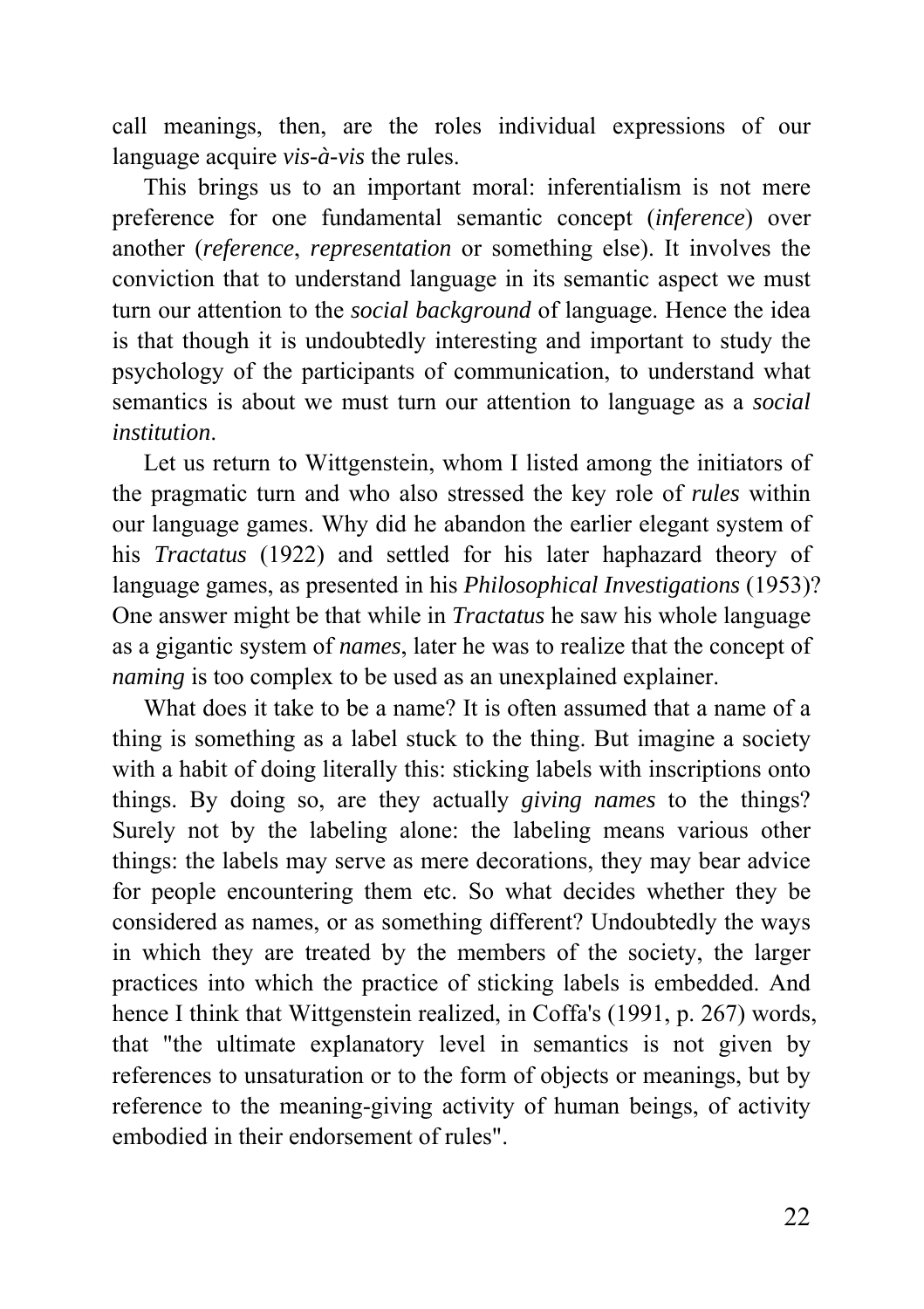And it is just in this spirit that Brandom, the initiator of contemporary inferentialism, sees semantics as underlain by inference: inference is what is needed to oil the wheels of the social practices that make us rational, content-mongering creatures. Inferential structure is crucial (and not only for the logical, but for *any* vocabulary) because it reflects the social background of language. Brandom is convinced that the inferential structure of language is the result of the interplay of *commitments* we undertake and *entitlements* we acquire when engaging within our language games. It is from this viewpoint that it is important to look at language as a social institution - for it follows that what we usually call *meaning* is a matter of this very aspect.

 Many initiators of the pragmatic turn, notably Quine, were quite hostile to the very concept of meaning - they praised the turn for ridding us of the concept as an excessive baggage and for letting us concentrate directly on our linguistic practices. In the same spirit, Sellars criticized Carnap for his inclination towards "formal semantics"<sup>14</sup>. However, in this paper I have indicated that the two enterprises, inferentialism as one of the outcomes of the pragmatic turn, and formal semantics as a project of a logico-mathematical explication of meaning, need not be seen as incompatible. Indeed I am convinced that the interconnection of the two projects may help us make sense of many traditional ideas on the boundary between linguistics and philosophy: it may throw new light on some of the ideas of the classical and newer structuralism, it may provide for a new and illuminating way of representing semantics yielded by normative use theories, and it may lead us to a reinterpretation of the Frego-Tarskian formal semantics such that it survives the pragmatic turn.

### **Brandom's Inferentialism**

 $14$  See Peregrin (2012d) for a detailed discussion of this movement towards "semantics without meanings".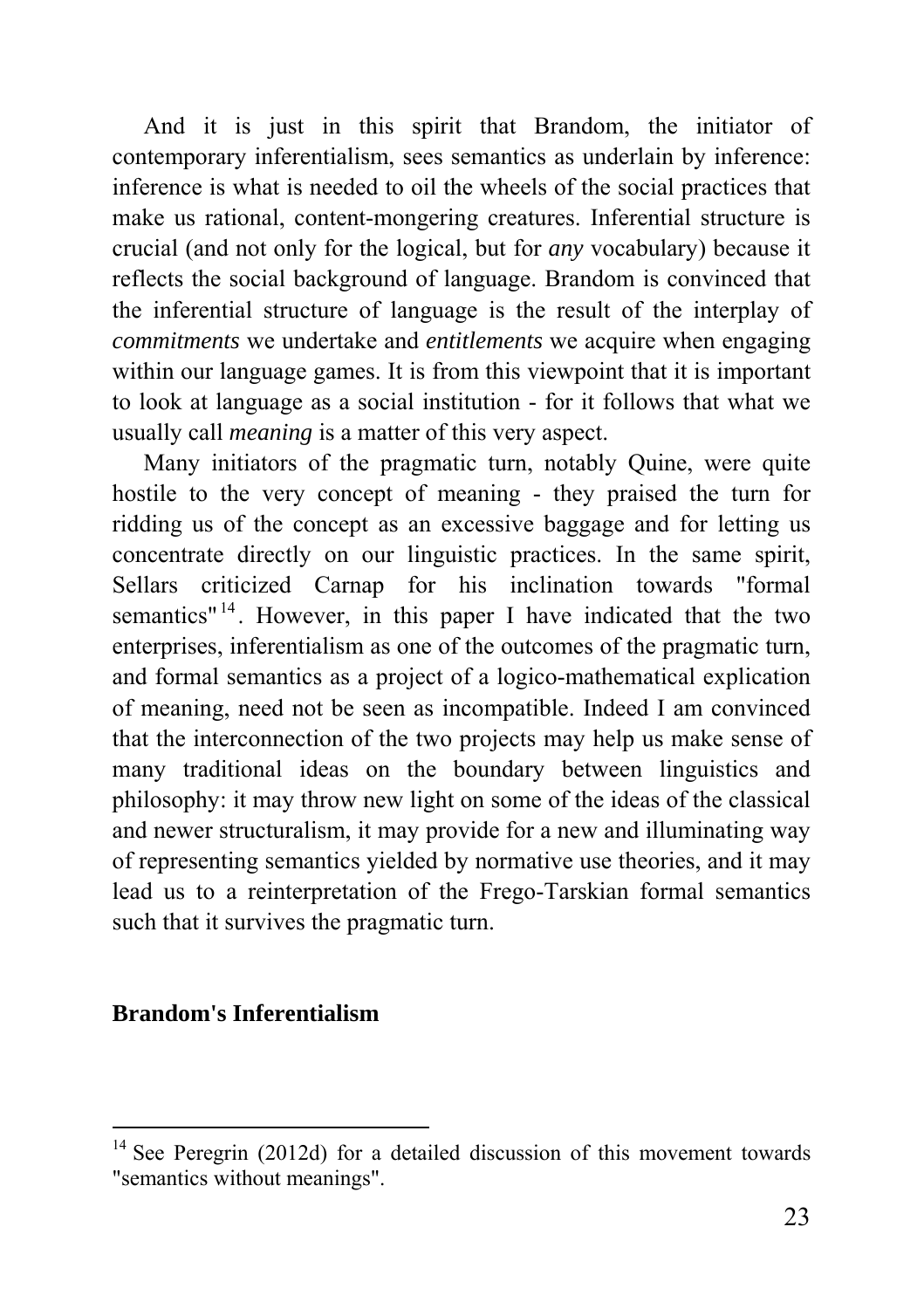As a pragmatist, Brandom (1994; 2000) sees language as a way of carrying out an activity, the activity of playing certain language games; but unlike many postmodern followers of Wittgenstein he is convinced that one of the games is 'principal', namely the *game of giving and asking for reasons*. It is this game, according to him, that is the hallmark of what we are – thinking, concept-possessing, rational beings abiding to the force of better reason.

It is this conviction that makes Brandom not only a pragmatist, but also an inferentialist (and the initiator of inferentialism as a philosophical doctrine). For if our language is to let us play the game of giving and asking for reasons, it must be *inferentially articulated*: To be able to *give* reasons we must be able to make claims that can serve as reasons for other claims; hence our language must provide for sentences that *entail* other sentences. To be able to *ask for* reasons, we must be able to make claims that count as a *challenge* to other claims; hence our language must provide for sentences that are *incompatible* with other sentences. Hence our language must be structured by these entailment and incompatibility relations.

 In fact, for Brandom the level of inference and incompatibility is merely a deconstructible superstructure, underlain by certain normative statuses, which communicating people acquire and maintain via using language. These statuses comprise various kinds of *commitments* and *entitlements*. Thus, for example, when I make an assertion, I *commit* myself to giving reasons for it when it is challenged (that is what makes it an assertion rather than just babble); and I *entitle* everybody else to reassert my assertion reflecting any possible challenges to me. I may commit myself to a claim without being entitled to it, i.e. without being able to give any reasons for it, and I can be committed to all kinds of claims, but there are certain claims commitment to which blocks my entitlement to certain other claims.

 Brandom's idea is that living in a human society is steering within a rich network of normative social relationships and enjoying many kinds of normative statuses, which reach into many dimensions. Linguistic communication institutes an important stratum of such statuses (commitments and entitlements) and to understand language means to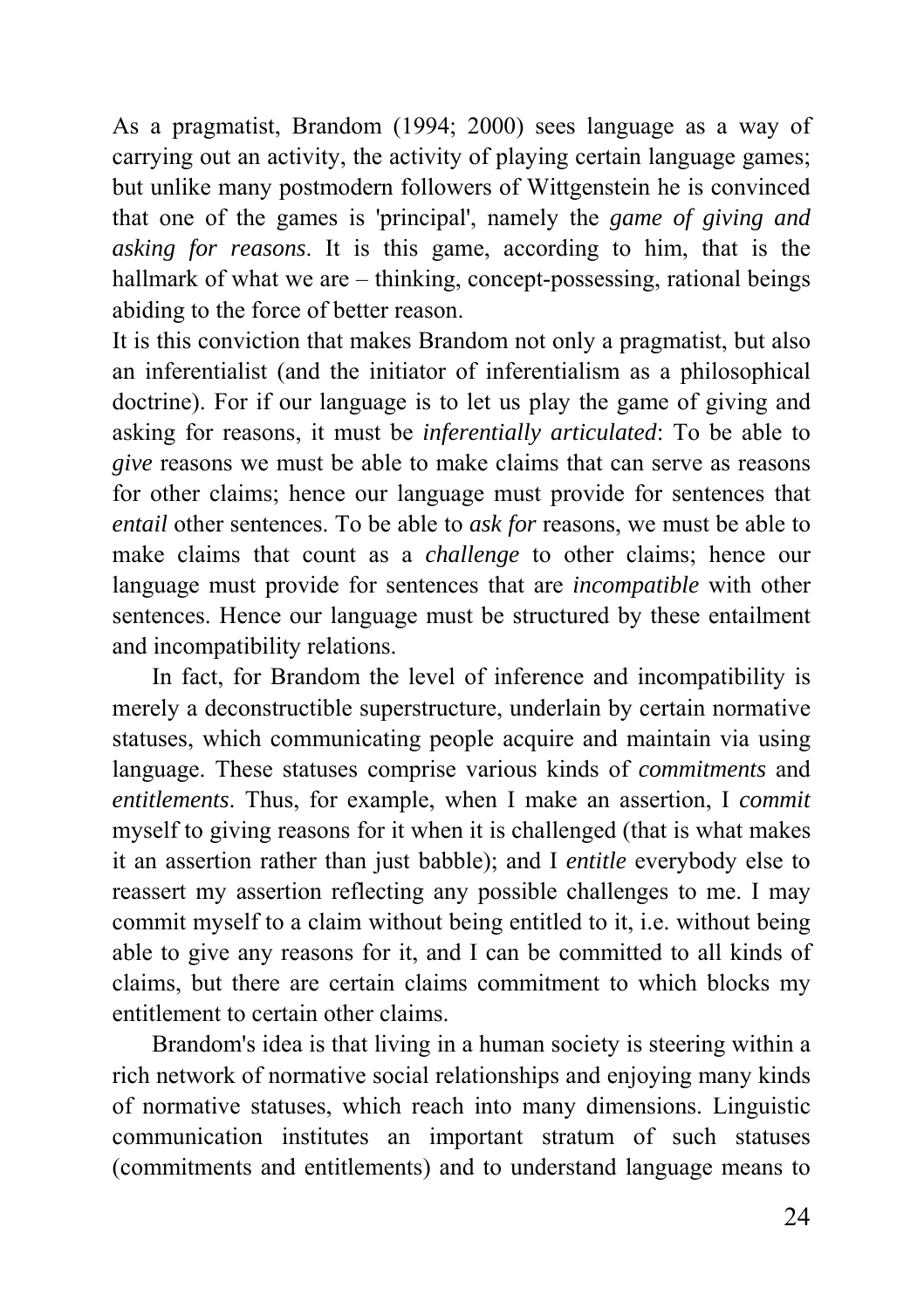be able to keep track of the statuses of one's fellow speakers – to keep score of them, as Brandom puts it<sup>15</sup>. And the social distribution is essential because it provides for the multiplicity of perspectives that makes the objectivity of linguistic content possible.

 This interplay of commitments and entitlements is also the underlying source of the relation of incompatibility - commitment to one claim excluding the entitlement to others. Additionally, there is the relation of inheriting commitments and entitlements (by committing myself to *This is a dog* I commit myself also to *This is an animal,* and being entitled to *It is raining* I am entitled also to *The streets are wet*); and also the relation of co-inheritance of incompatibilities (*A* is in this relation to *B* iff whatever is incompatible with *B* is incompatible with *A*). This provides for the inference relation (more precisely, it provides for its several layers).

 Brandom's inferentialism is a species of pragmatism and of the usetheory of meaning - he sees our expressions as tools which we employ to do various useful things (though they should not be seen as *selfstanding* tools like a hammer, but rather as tools, like, say, a toothwheel, that can do useful work only in cooperation with its fellow-tools). He gives pride of place to the practical over the theoretical, he sees language as a tool of social interaction rather than as an abstract system. Thus, any explication of the concepts such as *language* or *meaning* must be rooted in an account of what one *does* when one communicates - hence semantics, as he puts it, "must be answerable to pragmatics".

 What distinguishes him, however, from most other pragmatists and exponents of various use-theories, is the essentially normative twist he gives to his theory. In a nutshell, we can say that what his inferentialism is about are not inferences (as actions of speakers or thinkers), but rather *inferential rules*. This is extremely important to keep in mind, for it is this that distinguishes his inferentialism from other *prima facie* similar approaches to meaning, which try to derive meaning from the episodes of rather than from rules (see below).

<sup>&</sup>lt;sup>15</sup> The concept of *scorekeeping* was introduced, in a slightly different setting, by Lewis (1979).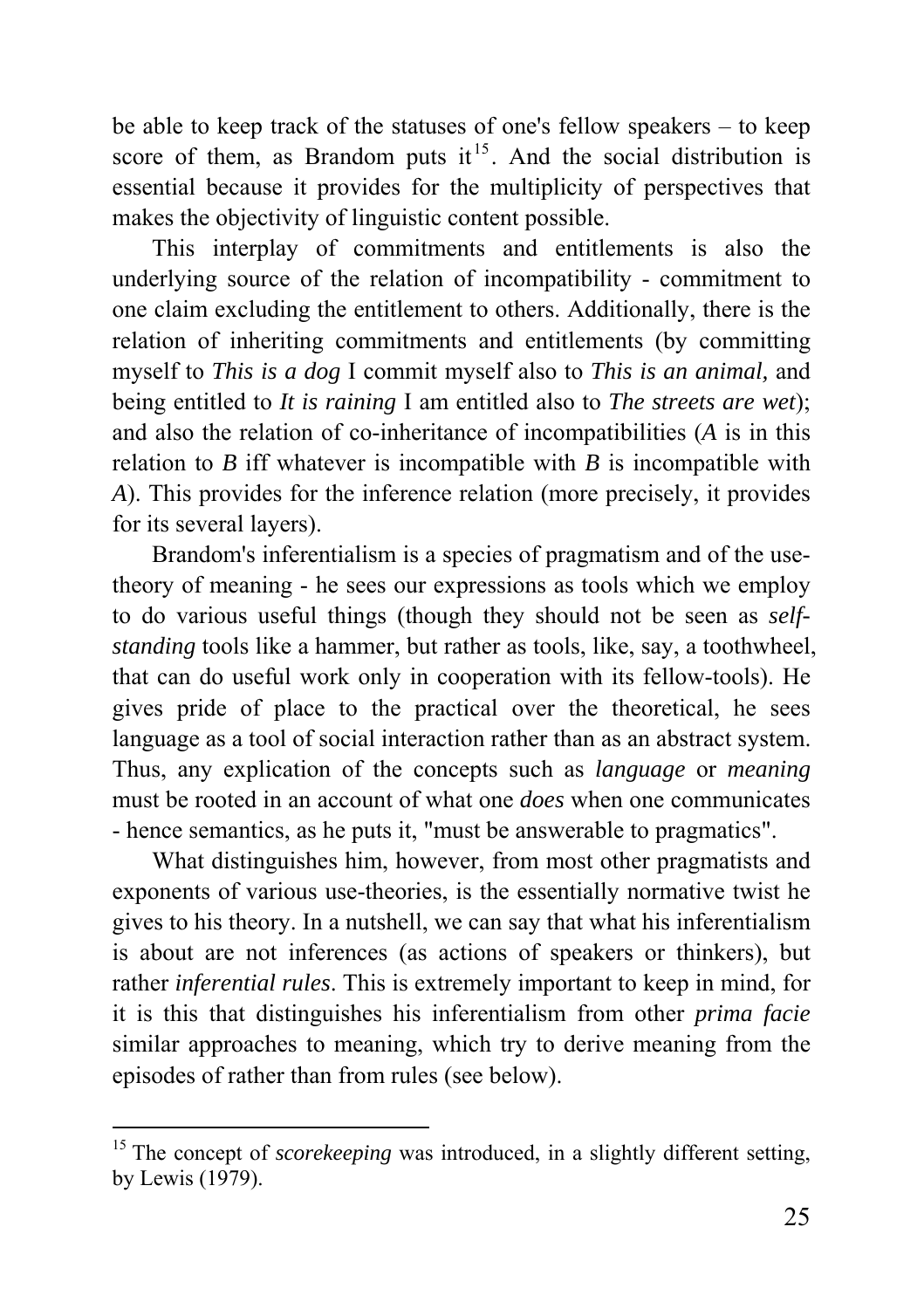This brings us back to the question of the way rules of language exist. Wittgenstein realized that the rules cannot all be explicit (in pain of a vicious circle), and hence we must make sense of the idea of rule implicit to a praxis. Brandom's response to this is that rules are carried by the speakers' *normative attitudes* - their treatings of the utterances of others (and indeed of their own) as correct and incorrect. But though the rules exist only as underpinned by the attitudes, which is a matter of the causal order, the rules themselves do not exist within the causal order. In other words, though we may be able to describe, in a descriptive idiom, how a community can come to employ a normative idiom, the latter is not translatable into the former.

#### **Inferentialism and logic**

It is worth noting that the roots of inferentialism can be traced back before Sellars and the later Wittgenstein. Even if we ignore its rudimentary forms which may be discernible in the writings of the early modern rationalist philosophers, such as Leibniz or Spinoza (as Brandom, 1985; 2002, argues) a very explicit formulation of an inferentialist construal of conceptual content is presented by Frege (1879, p. v). This anticipates an important thread within modern logic, maintaining that the meaning or significance of logical constants is a matter of the inferential rules, or the rules of proof, which govern them.

 It would seem that inferentialism as a doctrine about the content of logical particles is very plausible. For take conjunction: it seems that to pinpoint its meaning, it is enough to stipulate

$$
\begin{array}{ccc}\nA & B \\
A \wedge B \\
A\n\end{array}\n\qquad\n\begin{array}{ccc}\nA \wedge B \\
A \\
B\n\end{array}\n\qquad\n\begin{array}{ccc}\nA \wedge B \\
B\n\end{array}
$$

(The impression that these three rules do institute the usual meaning of  $\land$  is reinforced by the fact that they may be read as describing the usual truth table: the first two saying that  $A \wedge B$  is true only if A and B are, whereas the last one that it is true if A and B are.) This led Gentzen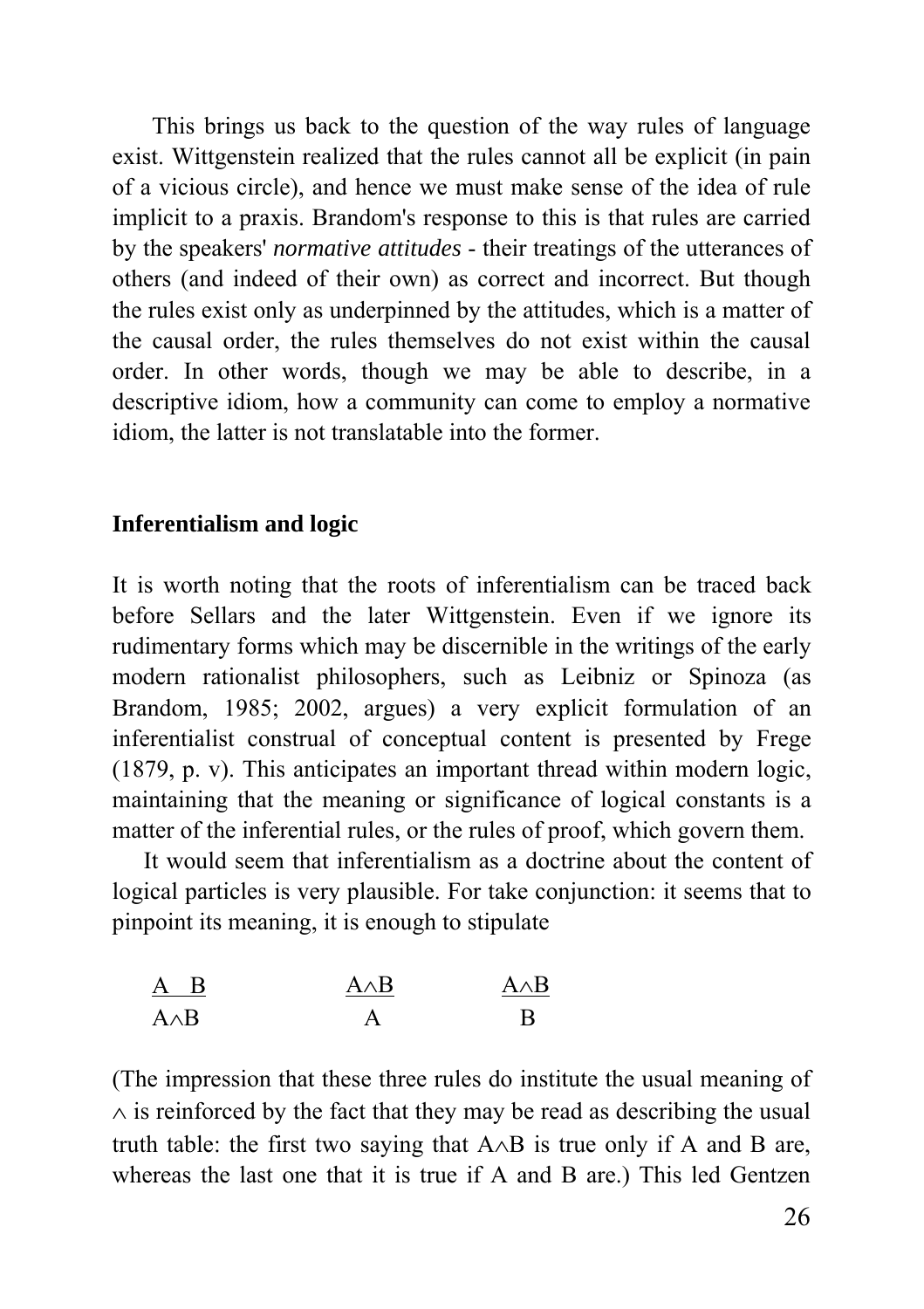(1934) and his followers to the description of the inferential rules that are constitutive of the functioning (and hence the meaning) of each logical constant. (For each constant, there was always an *introductory* rule or rules (in our case of  $\wedge$ , above, the first one), and an *elimination* rule or rules (above, the last two.)<sup>16</sup> Gentzen's efforts were integrated into the stream of what is now called *proof theory*, which was initiated by David Hilbert – originally as a project to establish secure foundations for logic<sup>17</sup> – and which has subsequently developed, in effect, into the investigation of the inferential structures of logical systems<sup>18</sup>.

 The most popular objection to inferentialism in logic was presented by A. Prior (1960/61, 1964). Prior argues that if we let inferential patterns constitute (the meaning of) logical constants, then nothing prohibits the constitution of a constant *tonk* in terms of the following pattern

$$
\frac{A}{A \text{ tonk } B}
$$

As the very presence of such a constant within a language obviously makes the language contradictory, Prior concluded that inferential patterns do not confer real meaning.

 Defenders of inferentialism (prominently Belnap, 1962) argue that Prior only showed that *not every* inferential pattern is able to confer meaning *worth its name*. This makes the inferentialist face the problem of distinguishing, in inferentialist terms, between those patterns which do, and those which do not, confer meaning (from Prior's text it may seem that to draw the boundary we need some essentially

<sup>&</sup>lt;sup>16</sup> This works straightforwardly for intuitionist logic, thus making it more intimately related to inference than classical logic, for which this kind of symmetry is not really achievable.

 $17$  See Kreisel (1968).

<sup>&</sup>lt;sup>18</sup> One of the early weakly inferentialist approaches to the very concept of logic was due to Hacking (1979).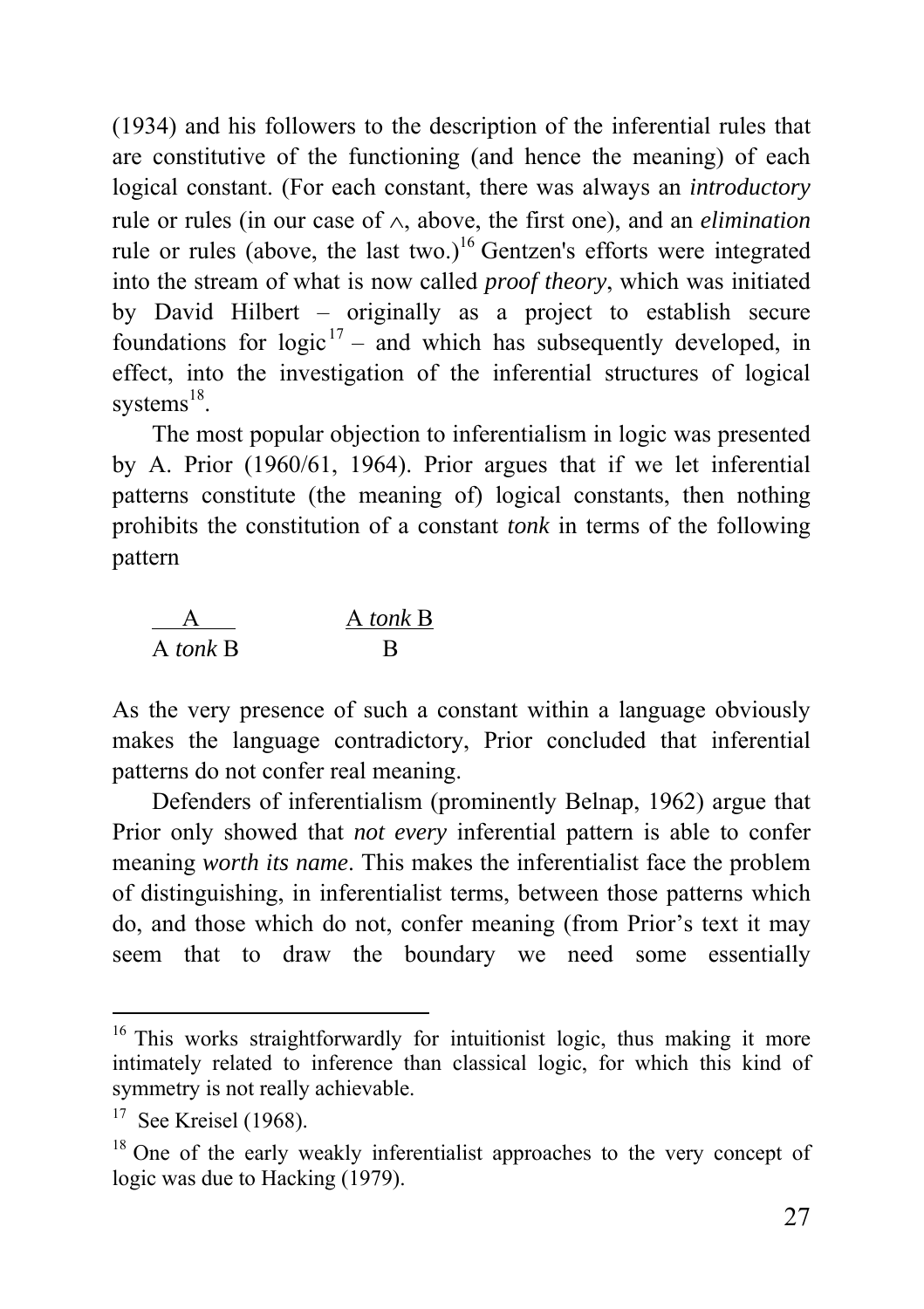representationalist or model-theoretic equipment, such as truth tables); but this is not fatal for inferentialism. Belnap did propose an inferentialist construal of the boundary – according to him it can be construed as the boundary between those patterns that are conservative over the base language and those that are not (i.e those that do not, and those that do, institute new links among the sentences of the base language). Prior's tonk is obviously not; it institutes the inference of  $A \rightarrow B$  for every *A* and *B*.

 Inferentialism in logic (which, at the time of Belnap's discussion with Prior, was not a widespread view) has recently also been flourishing in connection with the acceleration of proof-theoretical studies and the widening of their scope to the newly created field of substructural logics $19$ . The controversies over whether it is possible to base logic on (and especially to furnish logical constants with meanings by means of) proof theory, or whether it must be model theory, concern, to a great extent, the technical aspect of logic. But some logicians and philosophers have started to associate this explanatory order with certain philosophical doctrines.

 In his early papers, Michael Dummett (1977) argued that basing logic on proof theory goes hand in hand with its intuitionist construal and, more generally, with founding epistemology on the concept of justification rather than on the concept of truth. This, according to him, further invites the "anti-realist" rather than "realist" attitude to ontology: the conviction that principally unknowable facts are no facts at all and hence we should not assume that every statement expressing a quantification over an infinite domain is true or false. Thus Dummett (1991) came to the conclusion that metaphysical debates are best settled by being reduced to debates about the logical backbone of our language.

<sup>&</sup>lt;sup>19</sup> See Došen & Schroeder-Heister (1993); Restall (2000).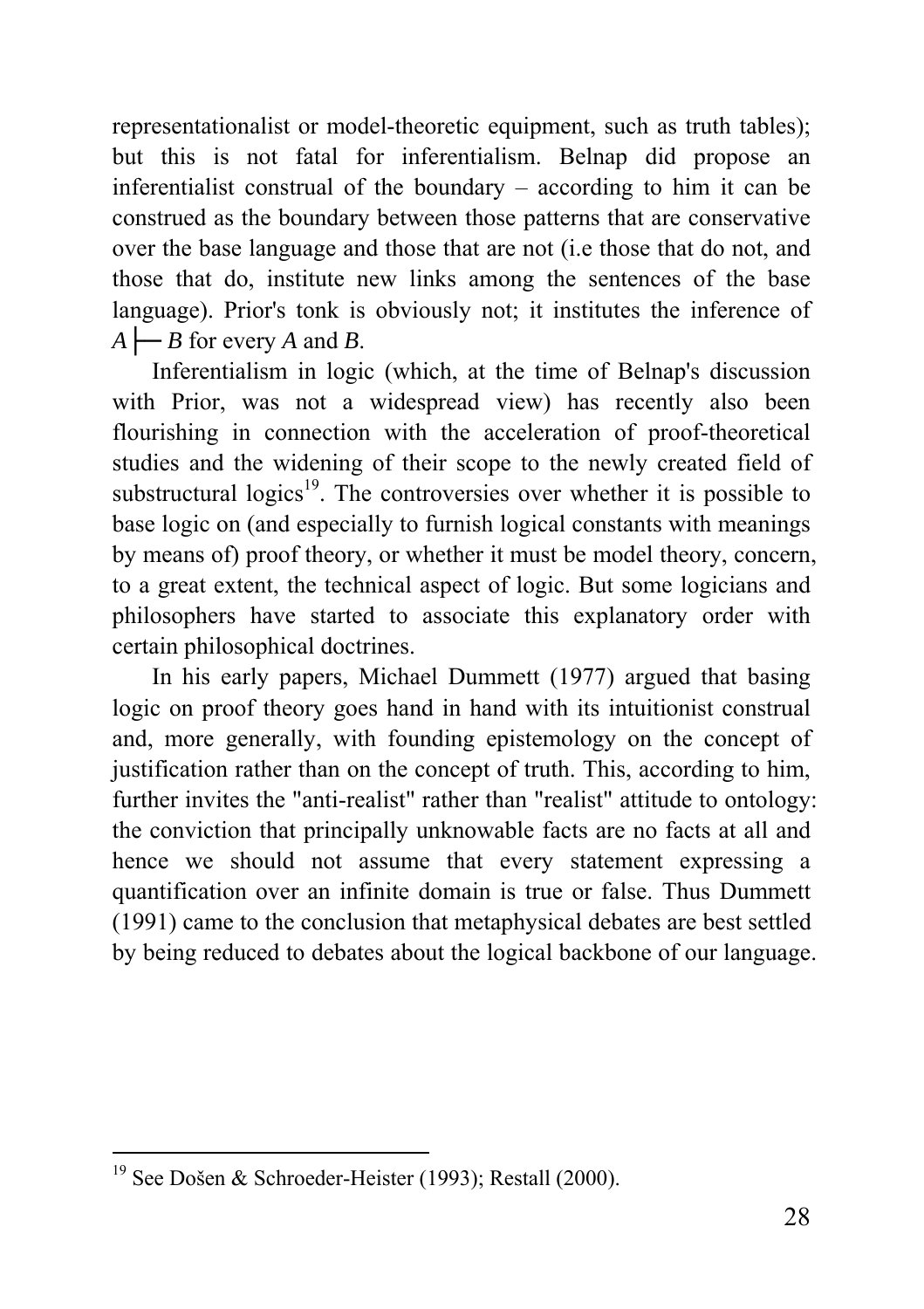# **My version of inferentialism**

 $\overline{a}$ 

Let me now return to the beginnings of my wrestling with inferentialism: to the point where I was captivated by Brandom's inferentialism and I was facing the obstacles which I saw in its satisfactory implementation. Aside of more specific obstacles, there was a more general one: while Brandom was never very much interested in the empirical results concerning the workings of language (and those of human mind/brain etc.) it seemed to me that to get a truly satisfactory philosophical picture, we need to make it explicitly continuous with the results of empirical science. And it seemed to me, that contemporary science does deliver a wealth of results relevant for the inferentialist picture.

 As I see the situation, we, individuals of the species *Homo sapiens*, have come to acquire the peculiar ability of holding what our conspecifics do for correct or incorrect. I take this to be a kind of a primitive attitude<sup>20</sup>, which is manifested by a complicated behavioral syndrome, consisting of (i) tending to do what is correct, (ii) tending to praise those who do what is correct and reprove those who do what is incorrect; (iii) tending to say that what is correct is correct. This ability I believe further furnished us with the ability of establishing systems of rules that provide room for carrying out brand new kinds of actions. (Establishing the system of rules of chess makes room for doing things we can do within chess games: castling, checking the opponent, attacking the opponent or defending oneself from the opponent's attacks ...)

 My idea is that one of the most important of such rule-constituted spaces is what can be called the *space of meaningfulness*: the space constituted by the rules of our language which provided for a very specific kind of new actions: meaningful talk. In this way, the inferentialist alternative to the representational construal of meaning is

<sup>20</sup> Davidson speaks about the primitive attitude of *holding-correct*; so what I am talking about may be seen as a more general version of this: *holdingcorrect*.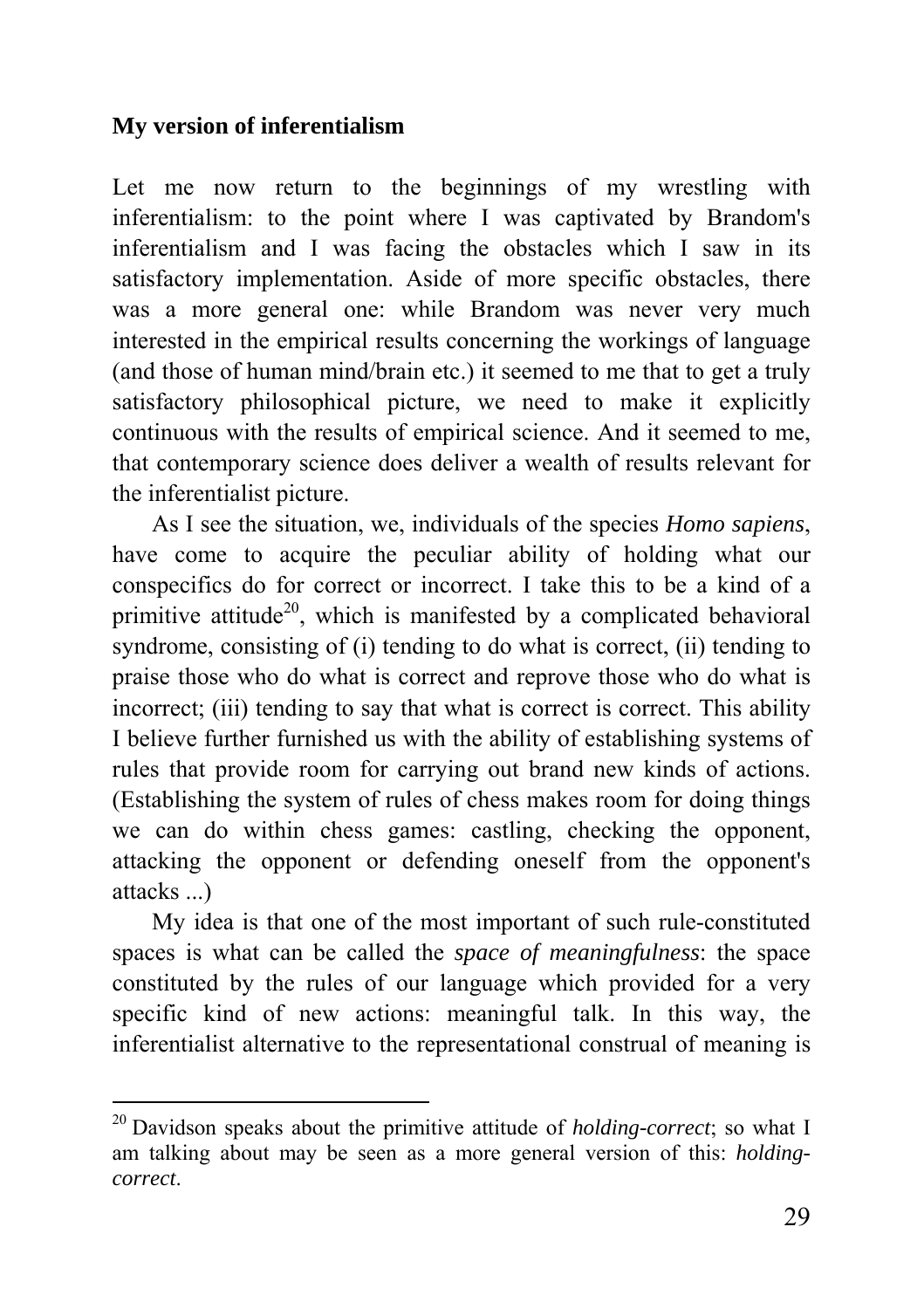elucidated from a new angle: an expression does not become meaningful in that it is made to stand for something, but rather because it becomes a vehicle of a type of action which, being embedded into the rule-constituted space of meaningfulness, becomes what we call *meaningful utterance*. And just like in chess a piece's becoming, say, a *rook*, does not consist in its being made to represent some 'rookhood' (though certainly nobody can prevent us from looking at the rook as at a piece of wood possessing/instantiating/representing the 'rookhood'), a kind of sound's becoming, say, *a sentence saying that it rains*, does not consist in its being made to represent a proposition (though nobody can prevent us from looking at the meaningful sound as at a sound possessing/instantiating/representing the proposition).

 Given this, I think, in contrast to Brandom, that inferentialism should be underpinned by intensive investigation of the interface between philosophy and various empirical fields, such as linguistics, psychology, sociology and evolution theory. It is, I maintain, only when we see that what the inferentialists says about language is compatible with empirical evidence about the evolution of language and the ways it actually functions that we can seriously propose it as a theory of language and meaning. And I am convinced that my attitude, in which the whole conceptual machinery of inferentialism is founded on the primitive relation of holding-true, is especially suitable for the purposes of confrontation with empirical sciences.

 This kind of 'naturalism', however, is not incompatible with such approaches to the nature of meaning as *formal semantics*, which is based on logic and mathematics. What I think is crucially important from this viewpoint is to see that we must distinguish between the claim that meaning is a thing associated with an expression, and the claim that meaning can be *explicated* as a thing associated with an expression. While the former claim is, if not just false, then surely obscure; the latter, I am convinced, is straightforwardly true. Now what I think is that if we want to see and explicate meaning as an object, then it is most adequately seen as a 'contribution' the expression brings to the 'inferential potential' of the sentences which it co-constitutes, *viz*. to the peculiar ways in which the sentences enter the inferential relationships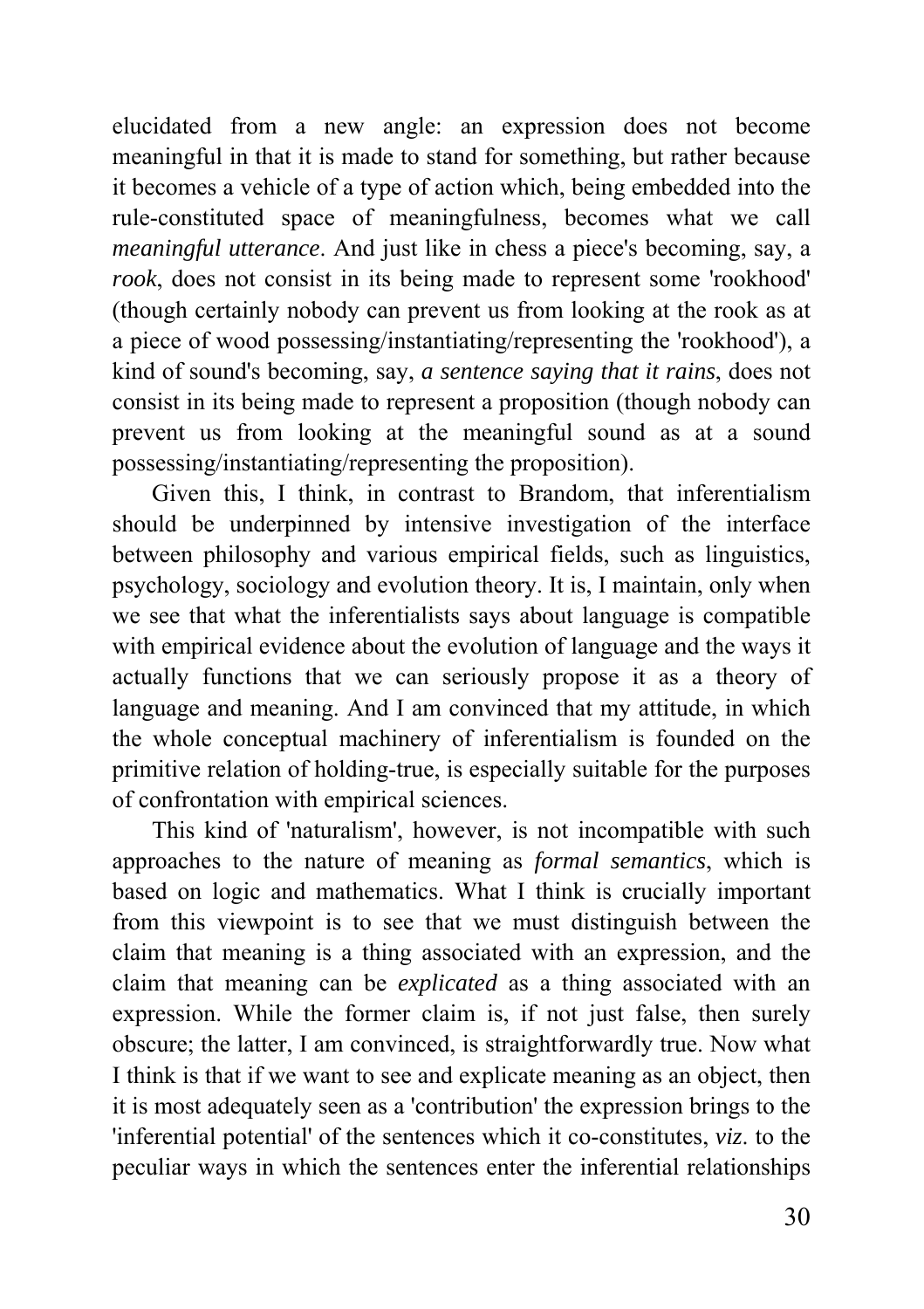among sentences. And to individuate this contribution, we need the principle of compositionality – hence the principle if firmly built into the very concept of an inferential role (understood as an object).

 As for the explication itself, there is a large spectrum of possibilities: I think that as a matter of fact, nearly any kind of formal or logico-mathematical account of meanings can be (re)interpreted as an explication of inferential roles. Hence I disagree with the view that formal semantics, which works with meanings as set-theoretic objects, reinforces the representational approach to language; I think that any kind of such object can be seen as an explication of an inferential role. Therefore I think that inferentialism is not in conflict with formal semantics, it only completely reassesses its philosophical background.

 This also prefigures my view of the inferentialism in logic. During twentieth century, two strands in the history of logic can be detected: the model-theoretic strand, based on the assumption that what logic is really about are certain semantic structure (and that proving is merely instrumental to capturing these structures) and the-proof theoretic strand, which maintains that logic is primarily a matter of proving and hence that model-theory may be at most secondary to proof theory). Now inferentialism largely overlaps with the proof-theoretic strand. Moreover, inferentialism brings about a thesis about the very *point* of logical vocabulary (and hence of "logic"): as Brandom proposed, logical vocabulary is, first and foremost, a means of making the material (i.e. non-logical) inferences explicit. I am convinced this is an idea that deserves to be elaborated much more extensively than Brandom did.

### **The texts included in the dissertation**

The paper *Inferentialism and Normativity*, which appeared in the *Oxford Handbook of the History of Analytic Philosophy*, surveys the historical roots of inferentialism and thus the setting up a stage on which the discussions presented in the following papers took place.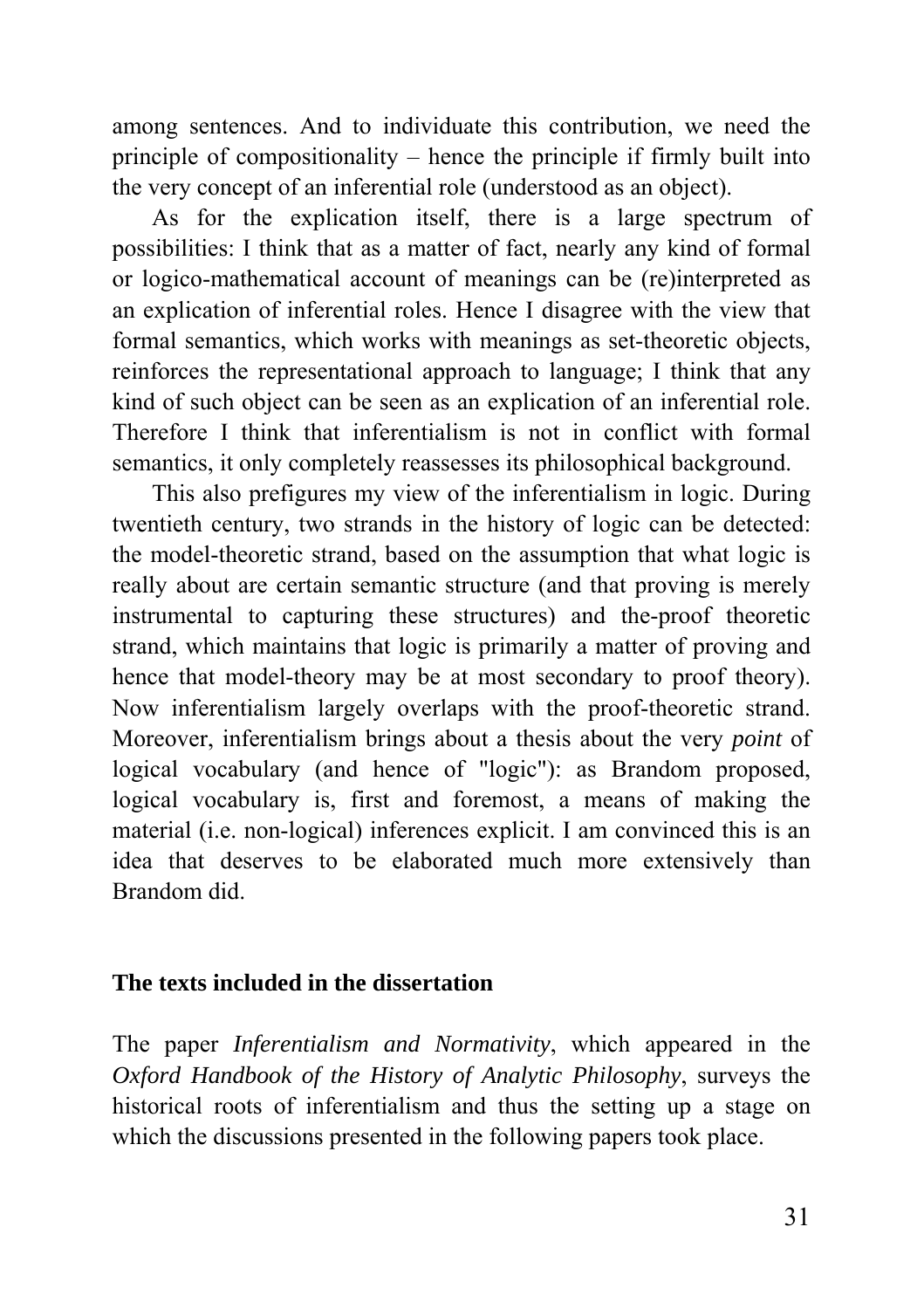In the following paper, *Inferentialism and the Compositionality of Meaning*, which appeared in the *International Review of Pragmatics*, I concentrate on one of the most frequent objections to inferentialism, namely the objection that inferential roles, that are offered, by inferentialism, as explications of meanings, are not compositional, and hence cannot reasonably play this role. This objection has been most vigorously advanced by Fodor and Lepore (2001; 2007). In the paper I argue that it is misguided: not only are inferential roles compositional, but compositionality is their *essential* property, in that the principle of compositionality is the means of their individuation. I also address the objection that there is no way of distinguishing between those inferences that are meaning-constitutive and those that are not; and that given this inferentialism lapses into an absurd holism according to which any inference any speaker makes alters some meanings. I argue, that given that according to inferentialism, meanings (*qua* inferential roles) are constituted by inferential *rules*, rather than by inferences carried out by speakers, the holism is restricted to a tolerable extent.

 In the paper called *Inferentialism and the Normativity of Meaning* I defend the claim that meaning is normative in the sense that it is constituted by rules. This view of meaning has been vigorously attacked by a number of philosophers (Hattiangadi, Glüer, Wikfors, ...). In the paper I try to clarify some issues related to the normativity thesis. In particular, I try to show that the source of the normativity of meaning is not some rule additional to the ordinary rules of language, a rule such as *One should always say the truth* or *One should always say what he beliefs to be substantiated*, but the ordinary rules themselves. With the recourse to Sellars I claim that to ascribe the meaning to an expression is not a description, that it is a speech act that is *sui generis* and contains a normative element.

 The following two papers, *The normative dimension of discourse*, which appeared in the *Cambridge Handbook of Pragmatics*, and *Semantics without meanings?*, which was printed in a volume called *Prospects for meaning*, elaborate on the idea of norms constituting virtual spaces which open up, for us, the possibilities of brand new actions, in particular the rules of language constituting the space of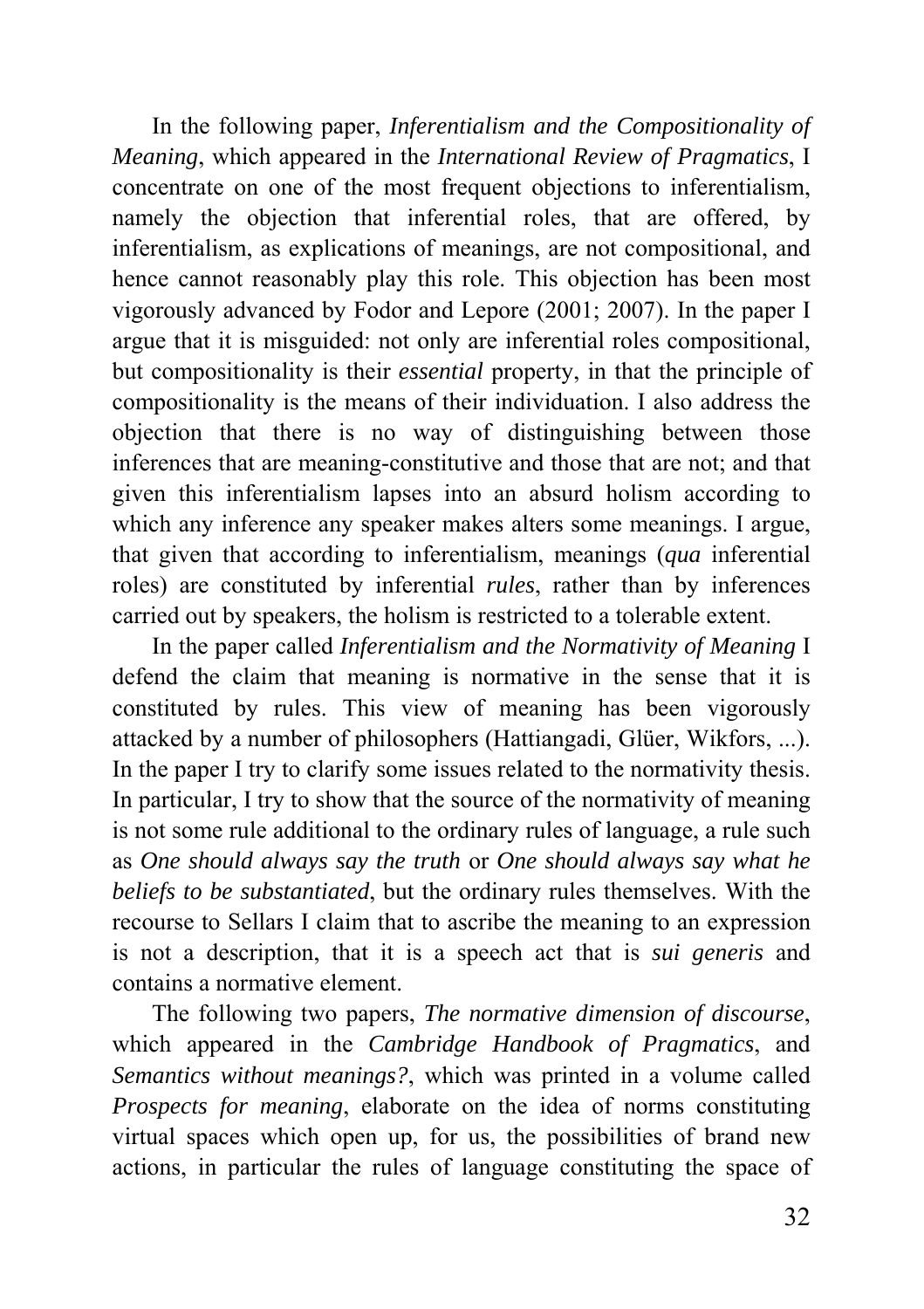meaningfulness, in which we can enjoy the benefit of meaningful talk. The first of the papers proposes, that while Austin, Grice and Searle developed the theory of speech acts, what we need, from my viewpoint, would be a normative version of this theory, a theory that would characterize individual speech acts in terms of the kinematics of the normative statuses established by the rules of the relevant language games and changed in the course of the particular game. The second paper pinpoints the notion of meaning that comes out of the inferentialist implication and clarifies some *prima facie* problematic issues that may be thought to surround it. It considers the comparison between language and chess, which is very helpful in envisaging the most general features of the inferentialist construal of meaning, clarifies its limits and thus fill in some less obvious details of the inferentialist picture.

 The last two papers of this volume, *What is the logic of inference?*, which appeared in *Studia Logica*, and *Inferentializing semantics*, which was printed in the *Journal of Philosophical Logic*, analyze some more technical details of the inferentialist picture, bringing some logicomathematical results. The first of the paper give a formal shape to the inferentialist tenet that the role of logical vocabulary is essentially *expressive* – it serves to make explicit the material inferential rules that implicitly govern our usage of non-logical vocabulary. In the paper I discuss which kinds of logical operators are needed for such an explicitation – and which thus appear to be 'inferentially native'. I try to show that the most straightforward embodiments of such 'inferentially native' operators are the intuitionist logical operators.

 In the last paper I consider the problem of confrontation of inferentialist means of delimiting logical constants with truth-theoretic means, in a very general setting. It is obvious that already some of the operators of classical propositional logic are hard to accomodate within the inferentialist framwork. I consider the problem on a very abstract level, assuming that the truth-theoretical specification of logical constants amounts to specifying which truth-valuations of sentences of a given language are 'admissible'; and I try to characterize those sets of admissible truth-valuations that can be delimited by inferentialist means.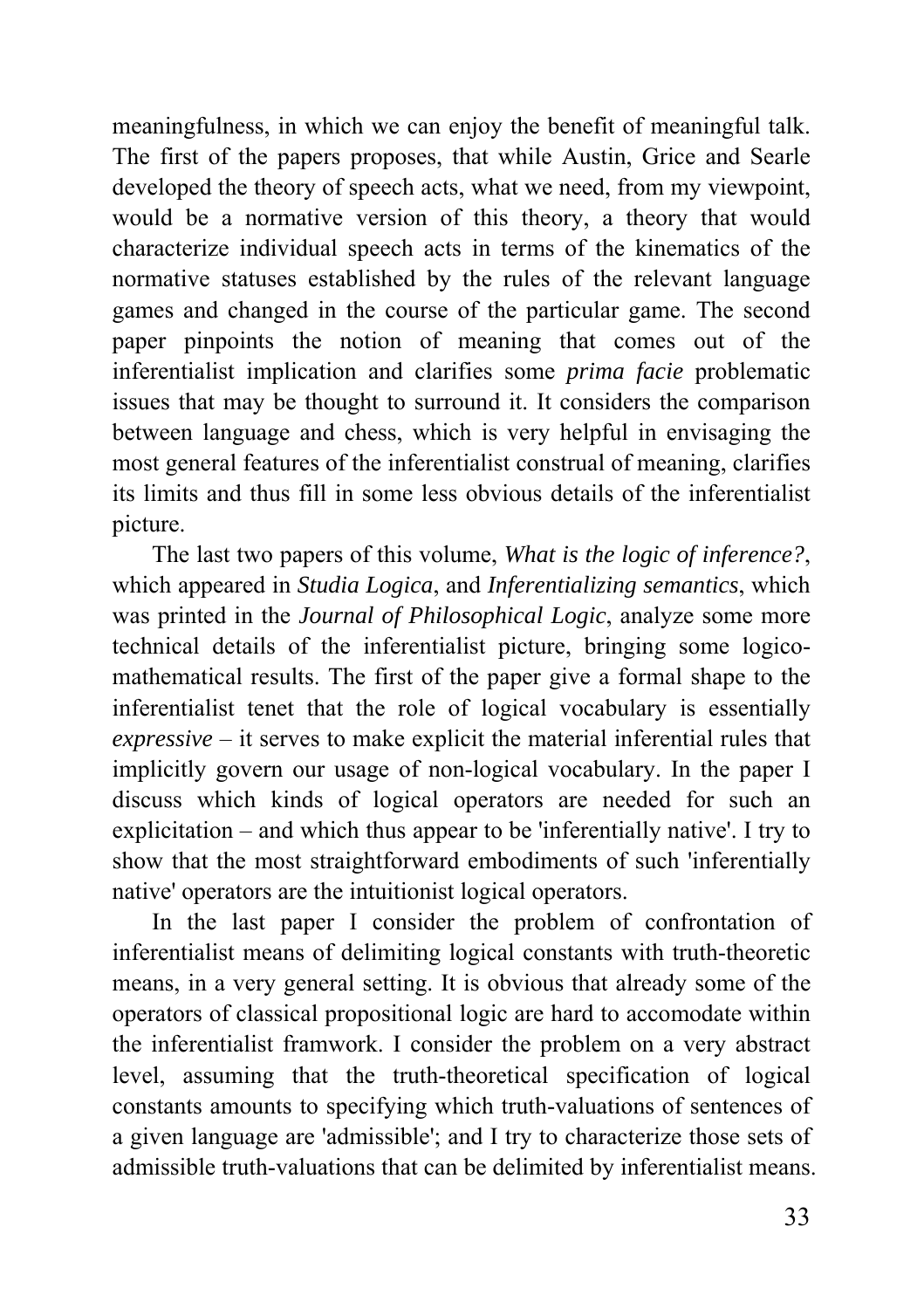Taking into account inferential rules in wider senses (which I call *semi*inferential resp. *quasi*inferential) I reach a kind of hierarchy, the formal properties of which I study in the paper.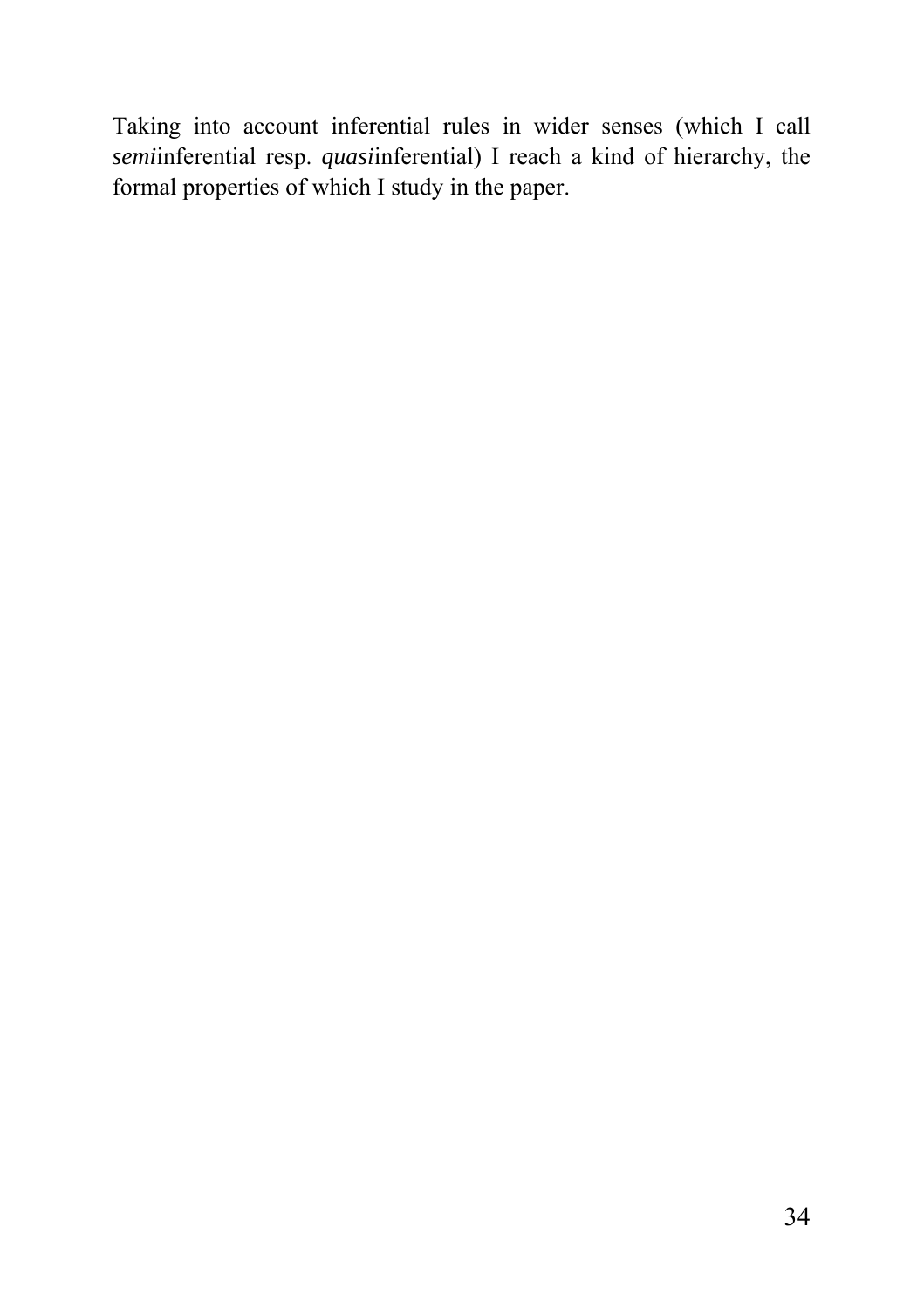**My papers dealing with various aspects of inferentialism** (entries marked by asterisk are part of the dissertation)

- Peregrin, J. (2003): 'Meaning and Inference', T. Childers and O. Majer (eds.): *The Logica Yearbook 2002,* Filosofia, Praha, 193-205.
- Peregrin, J. (2004): 'Logic as 'making it explicit'', L. Běhounek (ed.): *The Logica Yearbook 2003,* Filosofia, Praha, 209-225.

Peregrin, J. (2005a): 'Is compositionality an empirical matter?', M. Werning, E. Machery and G. Schurz (eds.): *The Compositionality of Meaning and Content*, Ontos, Frankfurt, 135-150.

- Peregrin, J. (2005b): 'The Nature of Meaning: Brandom vs. Chomsky', *Pragmatics and Cognition* 13, 39-57 (the whole volume reprinted as P. Stekeler-Weithofer (ed.): *The Pragmatics of Making it Explicit*, Benjamins, Amsterdam, 2008, 35-52).
- Peregrin, J. (2005c): 'The 'Causal Story' and the 'Justificatory Story'', Boros, J. (ed.): *Mind in World*, Brambauer, Pécs, 145-158.
- Peregrin, J. (2006a): 'Brandom and Davidson: what do we need to account for thinking and agency', *Philosophica* 75, 43-59.
- Peregrin, J. (2006b): 'Meaning as an inferential role', *Erkenntnis* 64, 1- 36.
- Peregrin, J. (2006c): 'Developing Sellars' semantic legacy: meaning as a role', P. Wolf and M. N. Lance (eds.): *The Self-Correcting Enterprise*, Rodopi, Amsterdam, 257-274.
- Peregrin, J. (2006d): 'Semantics as Based on Inference', J. van Benthem et al. (eds.): *The Age of Alternative Logics*, Kluwer, Dordrecht, 25- 36.
- Peregrin, J. (2006e): 'Intersubstitutivity', M. Bílková and O. Tomala (eds.): *The Logica Yearbook 2005,* Filosofia, Praha, 149-163.
- Peregrin, J. (2006f): 'Consequence and Inference', Kolman, V. (ed.): *Miscellanea Logica: Truth and Proof*, FF UK, Praha, 1-18.
- Peregrin, J. (2007): 'Logical Rules and the a priori: Good and Bad Questions', J.-Y. Béziau and A. Costa-Leite (eds.): *Perspectives on Universal Logic*, Polimetrica, Monza, 111-122.
- Peregrin, J. (2008a): 'What is *the* logic of inference?', *Studia Logica* 88, 263-294.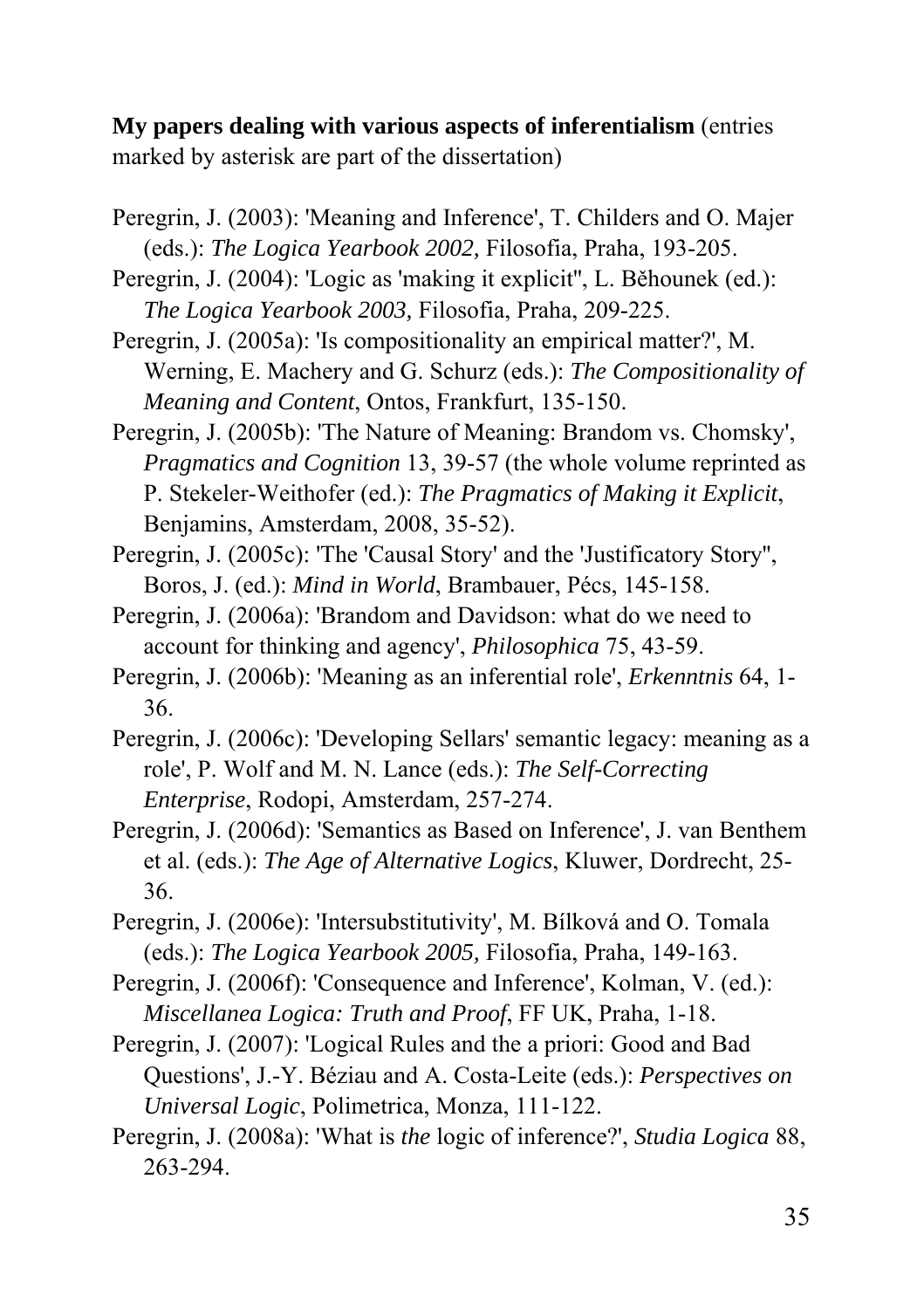- Peregrin, J. (2008b): 'Inferentialist Approach to Semantics', *Philosophy Compass* 3, 1208-1223.
- \*Peregrin, J. (2009): 'Inferentialism and Compositionality of Meaning', *International Review of Pragmatics* 1, 154-181.
- \*Peregrin, J. (2010a): 'Inferentializing Semantics', *Journal of Philosophical Logic* 39, 255-274.
- Peregrin, J. (2010b): 'Two Concepts of Validity and Completeness', *Acta Universitatis Carolinae - Philosophica et Historica (Miscellanea Logica) '07*, 23-39.
- Peregrin, J. (2010c): 'The Myth of Semantic Structure', P. Stalmaszczyk (ed.): *Philosophy of Language and Linguistics*, vol. I: *The Formal Turn*, Ontos, Frankfurt, 183-197.
- Peregrin, J. (2010d): 'The Enigma of Rules', *International Journal of Philosophical Studies* 18, 377-394.
- Peregrin, J. (2010e): 'Brandom's Incompatibility Semantics', *Philosophical Topics* 36, 99-122.
- Peregrin, J. (2010f): 'Logic and Natural Selection', *Logica Universalis* 4, 207-223.
- Peregrin, J. (2011a): 'The past and future of meaning', *The Baltic International Yearbook of Cognition, Logic and Communication*, vol. 6: *Formal Semantics and Pragmatics: Discourse, Context, and Models*, URL = http://thebalticyearbook.org/journals/baltic.
- Peregrin, J. (2011b): 'Logic as based on incompatibility', M. Peliš and V. Punčochář (eds.): *The Logica Yearbook 2010*, College Publications, London, 158-167.
- Peregrin, J. (2011c): 'The use-theory of meaning and the rules of our language games', K. Turner (ed.): *Making semantics pragmatic*, Emerald, Bingley, 183-204.
- Peregrin, J. (2011d): 'Creatures of norms as uncanny niche constructors', T. Hříbek and J. Hvorecký (eds.): *Knowledge, Value, Evolution*, College Publications, London, 189-198.
- \*Peregrin, J. (2012a): 'The Normative Dimension of Discourse', K. Allan and K. Jasczolt (eds.): *Cambridge Handbook of Pragmatics*, Cambridge University Press, Cambridge, 209-225.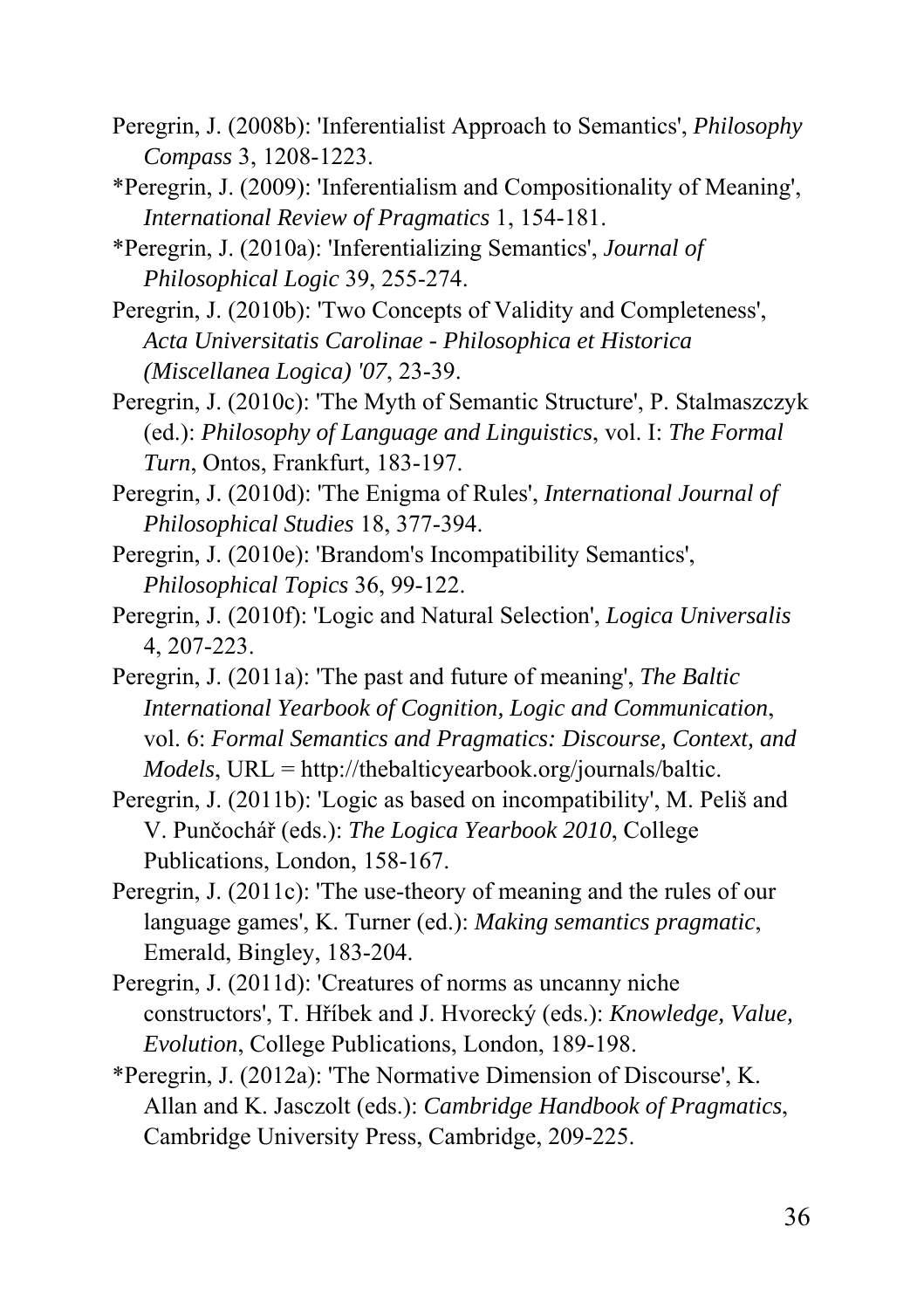\*Peregrin, J. (2012b): 'Inferentialism and the Normativity of Meaning', *Philosophia* 40, 75-97.

Peregrin, J. (2012c): 'What is inferentialism?', L. Gurova (ed.): *Inference, Consequence and Meaning* (*Perspectives on Inferentialism*), Cambridge Scholars Publishing, Cambridge, 3-16.

- \*Peregrin, J. (2012d): 'Semantics without meaning?', R. Schantz (ed.): *Prospects of Meaning*, de Gruyter, Berlin, 479-502.
- \*Peregrin, J. (2013): 'Inferentialism and Normativity', M. Beaney (ed.): *Oxford Handbook of the History of Analytic Philosophy*, Oxford University Press, Oxford, 1082-1097.
- Peregrin, J. (forthcoming-a): 'Logic and reasoning', *The Logica Yearbook 2013*, College Publications, London.
- Peregrin, J. (forthcoming-b): 'Rules as the Impetus of Cultural Evolution', *Topoi*.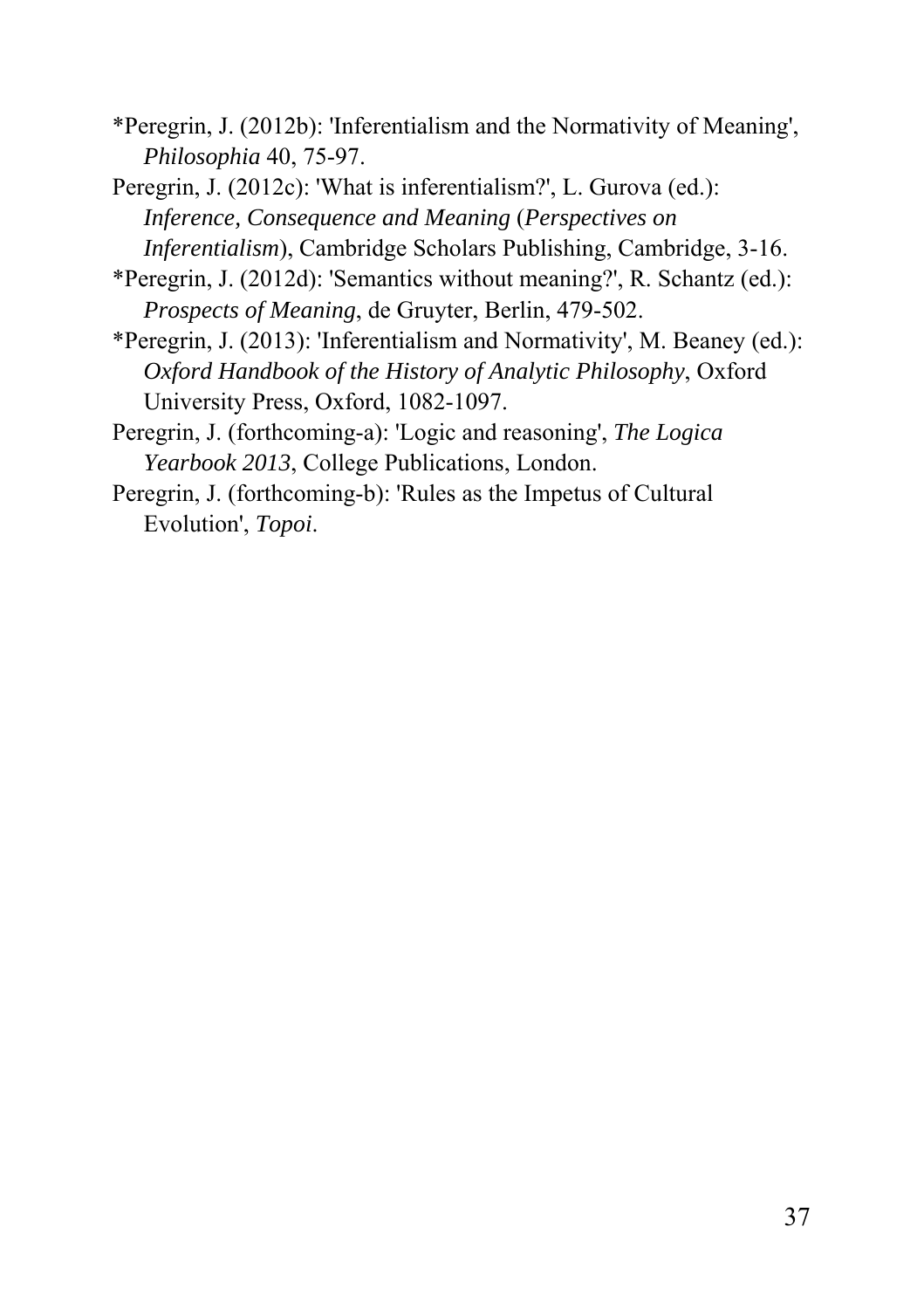#### **Other references in the text of the theses**:

Belnap, N. (1962): 'Tonk, Plonk and Plink', *Analysis* 22, 130-134.

Brandom, R. (1985): 'Varieties of Understanding', Rescher, N. (ed.): *Reason and Rationality in Natural Science*, University Presses of America, Lanham, 27-51.

Brandom, R. (1994): *Making It Explicit*, Harvard University Press, Cambridge (Mass.).

Brandom, R. (2000): *Articulating Reasons*, Harvard University Press, Cambridge (Mass.).

Brandom, R. (2002): *Tales of the Mighty Dead*, Harvard University Press, Cambridge (Mass.).

Brandom, R. (2007): 'Inferentialism and some of its challenges', *Philosophy and Phenomenological Research* 74, 651-676.

Bréal, M. (1897): *Essai de sémantique*, Hachette, Paris.

Carnap, R. (1942): *Introduction to Semantics*, Harvard University Press, Cambridge (Mass.).

Carnap, R. (1947): *Meaning and Necessity*, University of Chicago Press, Chicago.

Carnap, R. (1950): *Logical Foundations of Probability*, University of Chicago Press, Chicago.

Coffa, A. (1991): *The Semantic Tradition from Kant to Carnap*. Cambridge University Press, Cambridge.

Davidson, D. (1990): 'The Structure and Content of Truth', *Journal of Philosophy* 87, 279-328.

de Saussure, F. (1931): . *Cours de linguistique générale*, Payot, Paris. English translation: *Course in General Linguistics*, Philosophical Library, New York 1959.

Devitt, M. (1981): *Designation*, Columbia University Press, New York.

Došen, K. & Schroeder-Heister, P. (eds.) (1993): *Substructural Logics*, Clarendon Press, Oxford.

Dummett, M. (1977): *Elements of Intuitionism*, Clarendon Press, Oxford.

Dummett, M. (1991): *The Logical Basis of Metaphysics*, Duckworth, London.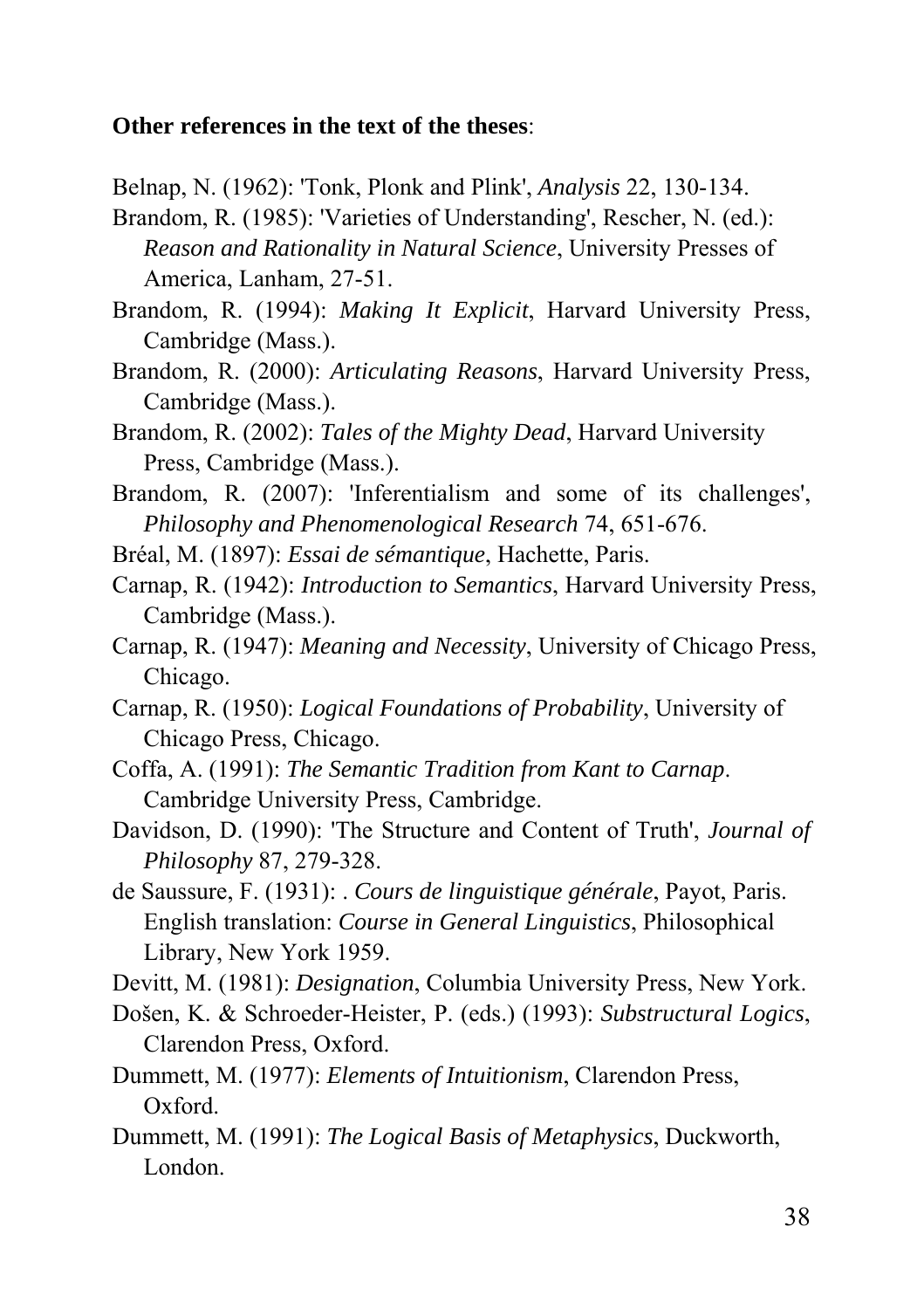Egginton, W. & Sandbothe, M. (2004): *The Pragmatic Turn in Philosophy*, SUNYPress, New York.

- Fodor, J. (1975): *The Language of Thought*. Cromwell, Scranton.
- Fodor, J. (1987): *Psychosemantics: The Problem of Meaning in the Philosophy of Mind*, MIT Press, Cambridge (Mass.).
- Fodor, J. & Lepore, E. (2001): 'Brandom's Burdens', *Philosophy and Phenomenological Research* 63, 465-482.
- Fodor, J. & Lepore, E. (2007): 'Brandom Beleaguered', *Philosophy and Phenomenological Research* 74, 677-691.
- Frege, G. (1879): *Begriffsschrift*, Nebert, Halle; English translation in Heijenoort (1971), 1-82.
- Frege, G. (1884): *Grundlagen der Arithmetik*, Koebner, Breslau; English translation *Foundations of Arithmetic*, Blackwell, Oxford. 1953.
- Frege, G. (1892): 'Über Sinn und Bedeutung', *Zeitschrift für Philosophie und philosophische Kritik* 100, 25-50.
- Frege, G. (1918/9): 'Der Gedanke', *Beiträge zur Philosophie des deutschen Idealismus* 2, 58-77.
- Gentzen, G. (1934): 'Untersuchungen über das logische Schliessen I-II', *Mathematische Zeitschrift* 39, 176-210.
- Hacking, I. (1979): 'What is logic?', *Journal of Philosophy* 76, 285-319.
- Kreisel, G. (1968): 'A Survey of Proof Theory', *Journal of Symbolic Logic* 33, 321-388.
- Kripke, S. (1972). 'Naming and Necessity', *Semantics of Natural Language*, ed. by D. Davidson and G. Harman, Reidel, Dordrecht, 253-355. Subsequently published as Kripke: *Naming and Necessity*, Harvard University Press, Cambridge (Mass.), 1980.
- Lance, M.N. (1998): 'Some Reflections on the Sport of Language', *Philosophical Perspectives* 12, 219-240.
- Lewis, D. (1972): 'General Semantics', Davidson, D. & Harman, G. (eds.): *Semantics of Natural Language*, Reidel, Dordrecht, 169-218.
- Lewis, D. (1979): 'Scorekeeping in a Language-Game', *Journal of Philosophical Logic* 8, 339-59.
- Montague, R. (1974): *Formal Philosophy: selected papers of R. Montague*, Yale University Press, New Haven.